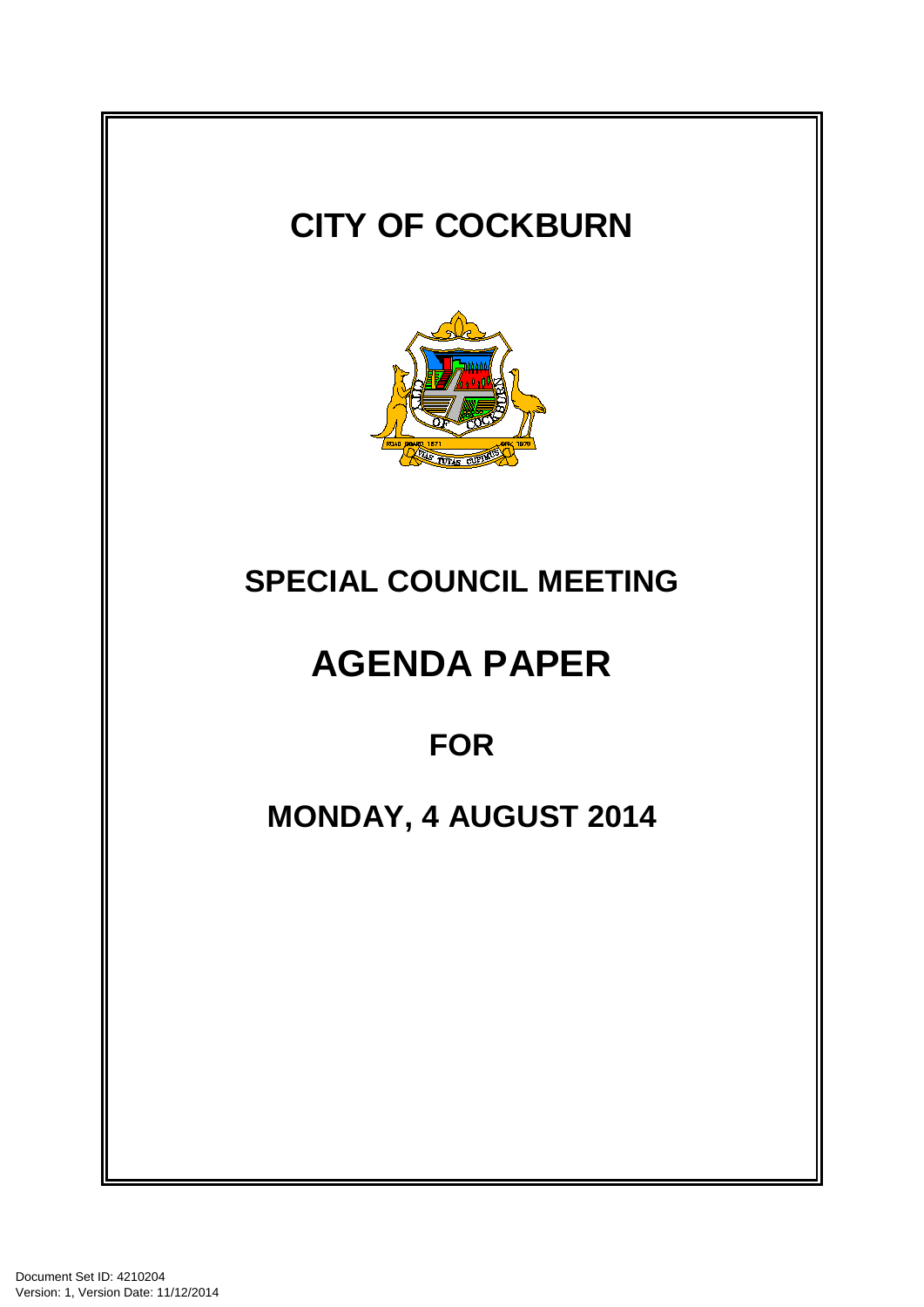# **CITY OF COCKBURN**

# **SUMMARY OF AGENDA TO BE PRESENTED TO THE SPECIAL COUNCIL MEETINGTO BE HELD ON MONDAY, 4 AUGUST 2014 AT 7:00 PM**

# **Page**

 $=$ 

| 1.             |                                                  |                                                                                                                                                           |  |  |  |  |  |
|----------------|--------------------------------------------------|-----------------------------------------------------------------------------------------------------------------------------------------------------------|--|--|--|--|--|
| 2.             | APPOINTMENT OF PRESIDING MEMBER (IF REQUIRED)  1 |                                                                                                                                                           |  |  |  |  |  |
| 3.             |                                                  | DISCLAIMER (TO BE READ ALOUD BY PRESIDING MEMBER) 1                                                                                                       |  |  |  |  |  |
| $\mathbf{4}$ . |                                                  | ACKNOWLEDGEMENT OF RECEIPT OF WRITTEN DECLARATIONS OF<br>FINANCIAL INTERESTS AND CONFLICT OF INTEREST (BY PRESIDING                                       |  |  |  |  |  |
| 5.             |                                                  |                                                                                                                                                           |  |  |  |  |  |
| 6.             |                                                  |                                                                                                                                                           |  |  |  |  |  |
| 7 <sub>1</sub> |                                                  | DECLARATION BY COUNCILLORS WHO HAVE NOT GIVEN DUE<br>CONSIDERATION TO MATTERS CONTAINED IN THE BUSINESS  1                                                |  |  |  |  |  |
| 8              |                                                  |                                                                                                                                                           |  |  |  |  |  |
| 9.             |                                                  |                                                                                                                                                           |  |  |  |  |  |
|                | 9.1                                              | (SCM 04/08/2014) - NEW PROPOSAL TO THE LOCAL<br>GOVERNMENT ADVISORY BOARD FOR AN AMALGAMATION OF<br>THE CITIES OF COCKBURN AND KWINANA (089/004) (S.CAIN) |  |  |  |  |  |
|                | 9.2                                              | (SCM 04/08/2014) - GP SUPER CLINIC LEASE AND DIRECTORS'                                                                                                   |  |  |  |  |  |
| 10.            |                                                  | (SCM 04/08/2014) - RESOLUTION OF COMPLIANCE (SECTION 3.18(3),                                                                                             |  |  |  |  |  |
| 11.            |                                                  |                                                                                                                                                           |  |  |  |  |  |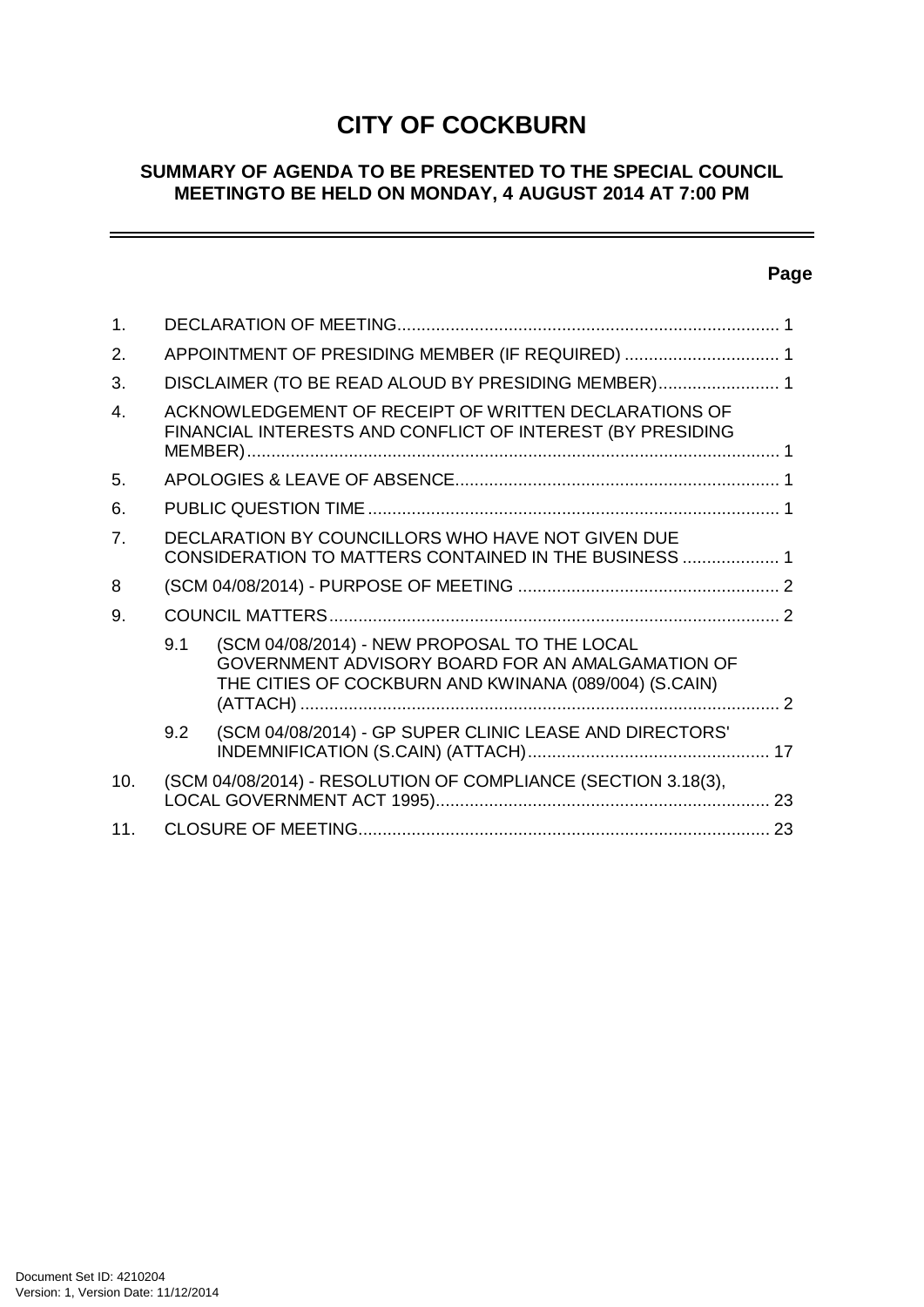# **CITY OF COCKBURN**

# **AGENDA TO BE PRESENTED TO THE SPECIAL COUNCIL MEETING TO BE HELD ON MONDAY, 4 AUGUST 2014 AT 7:00 PM**

# **1. DECLARATION OF MEETING**

# **2. APPOINTMENT OF PRESIDING MEMBER (If required)**

#### **3. DISCLAIMER (To be read aloud by Presiding Member)**

Members of the public, who attend Council Meetings, should not act immediately on anything they hear at the Meetings, without first seeking clarification of Council's position. Persons are advised to wait for written advice from the Council prior to taking action on any matter that they may have before Council.

- **4. ACKNOWLEDGEMENT OF RECEIPT OF WRITTEN DECLARATIONS OF FINANCIAL INTERESTS AND CONFLICT OF INTEREST (by Presiding Member)**
- **5. APOLOGIES & LEAVE OF ABSENCE**
- **6. PUBLIC QUESTION TIME**
- **7. DECLARATION BY COUNCILLORS WHO HAVE NOT GIVEN DUE CONSIDERATION TO MATTERS CONTAINED IN THE BUSINESS**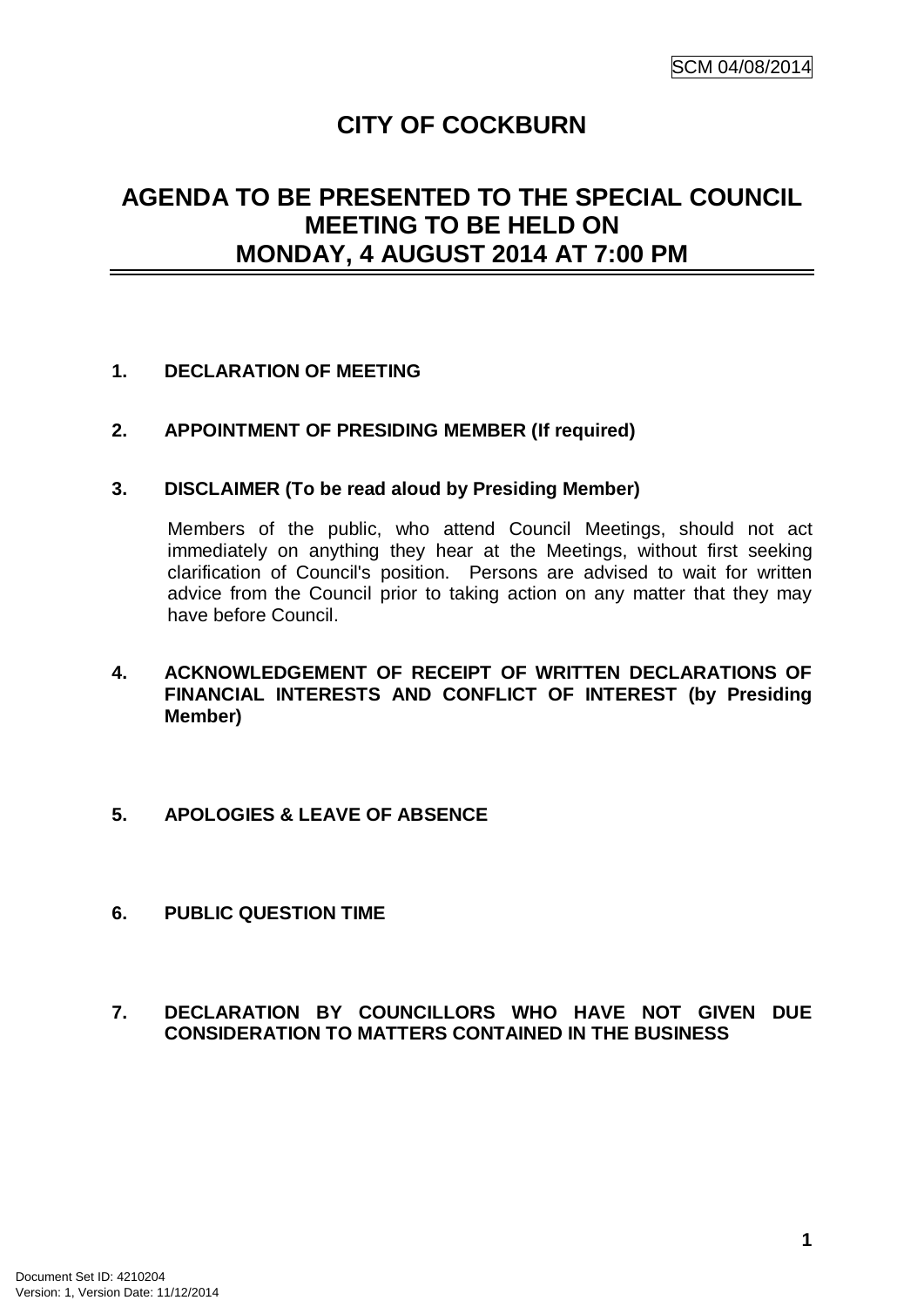### **8 (SCM 04/08/2014) - PURPOSE OF MEETING**

The purpose of the meeting is to consider:

- 1. the making of a new proposal to the Local Government Advisory Board: and
- 2. the Head Lease and Deed of Indemnification between the City of Cockburn and Cockburn GP Super Clinic Limited.

#### **9. COUNCIL MATTERS**

#### **9.1 (SCM 04/08/2014) - NEW PROPOSAL TO THE LOCAL GOVERNMENT ADVISORY BOARD FOR AN AMALGAMATION OF THE CITIES OF COCKBURN AND KWINANA (089/004) (S.CAIN) (ATTACH)**

# **RECOMMENDATION**

That Council:

- (1) adopt the attached new proposal on an amalgamation of the Cities of Cockburn and Kwinana;
- (2) agrees that the City of Cockburn being an affected local government within the meaning of Schedule 2.1 of the Local Government Act 1995 (LGA), resolves to submit a new proposal to the Local Government Advisory Board pursuant to clause 2.1 of the LGA which would amalgamate the districts of the City of Cockburn and the City of Kwinana; but with a substantively modified northern boundary compared to the current district of Cockburn;
- (3) commence working with the City of Kwinana on implementing a transition plan that would give effect to an amalgamation;
- (4) brief the Cities of Fremantle and Melville; as well as the Cockburn-Kwinana Community Steering Group on the detail contained in this proposal;
- (5) initiate further community communication to keep residents and ratepayers abreast of information on this project; and

use the information that supported the preparation of this new proposal as the foundation for its submission to the Local Government Advisory Board on their current recommendations.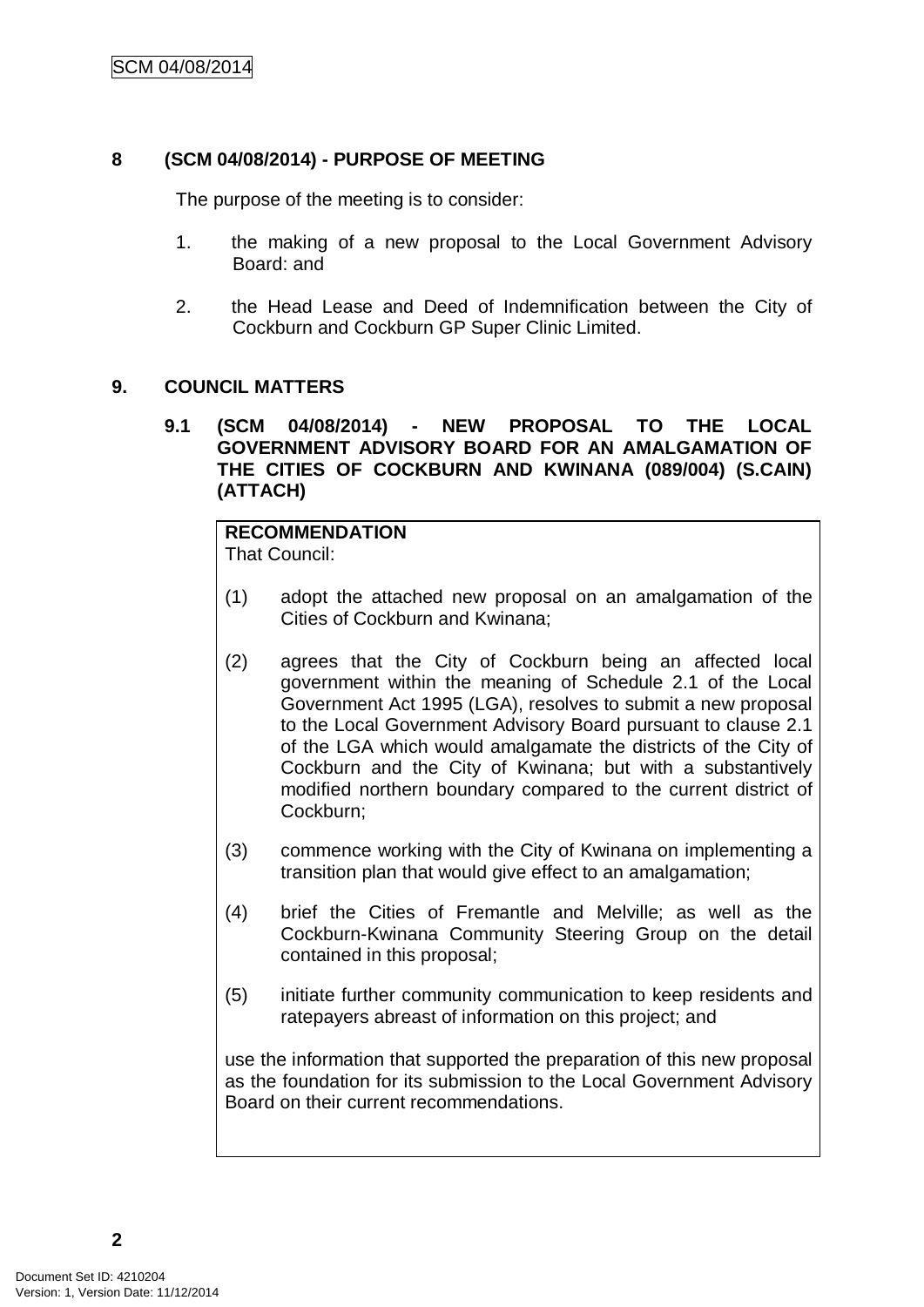### **COUNCIL DECISION**

#### **Background**

At a Special Council Meeting held on 24 October 2013 Council adopted a preferred position on local government reform, opting to submit a proposal to the Local Government Advisory Board (LGAB) for the merger of the whole of the districts of Cockburn and Kwinana. This proposal was subsequently accepted by the LGAB as Proposal 20.

Subsequently, an alternate proposal was developed by the Cockburn Community Steering Group in November 2014, which was also accepted by the LGAB (known as Proposal E1).

Council lodged a submission on all of the proposals affecting the City at a Special Council Meeting held on 6 March 2014. The Council resolution of that meeting changed its official position as follows:

*(8) Supports Proposal E1 – Cockburn Community Steering Group, as an alternative to the City's own Proposal 20, as qualified in this report.* 

On 21 July 2014 the LGAB Chairman, Cr Mel Congerton, met with the Mayors and Chief Executives of Cockburn and Kwinana to advise that the LGAB were intending to recommend the Cockburn Community Steering Group's Proposal E1, but in a significantly different form. The LGAB were intending to overlay the City of Fremantle's Proposal 12 and the City of Melville's Proposal 10 (with some modifications) over Proposal E1. The impact would see the suburbs of part of North Coogee, and all of Hamilton Hill, Coolbellup, North Lake, Bibra Lake and the Bibra Lake industrial area all ceded from the district of **Cockburn** 

Elected Members were briefed on the LGAB's Intended Recommendation at a workshop held on 24 July. A workshop was then held with the Cockburn-Kwinana Community Steering Group on 28 July and a briefing given to the Cockburn Regional Community Development Forum on 30 July. An offer was made to the City of Kwinana for a discussion prior to the document being finalised, but was declined.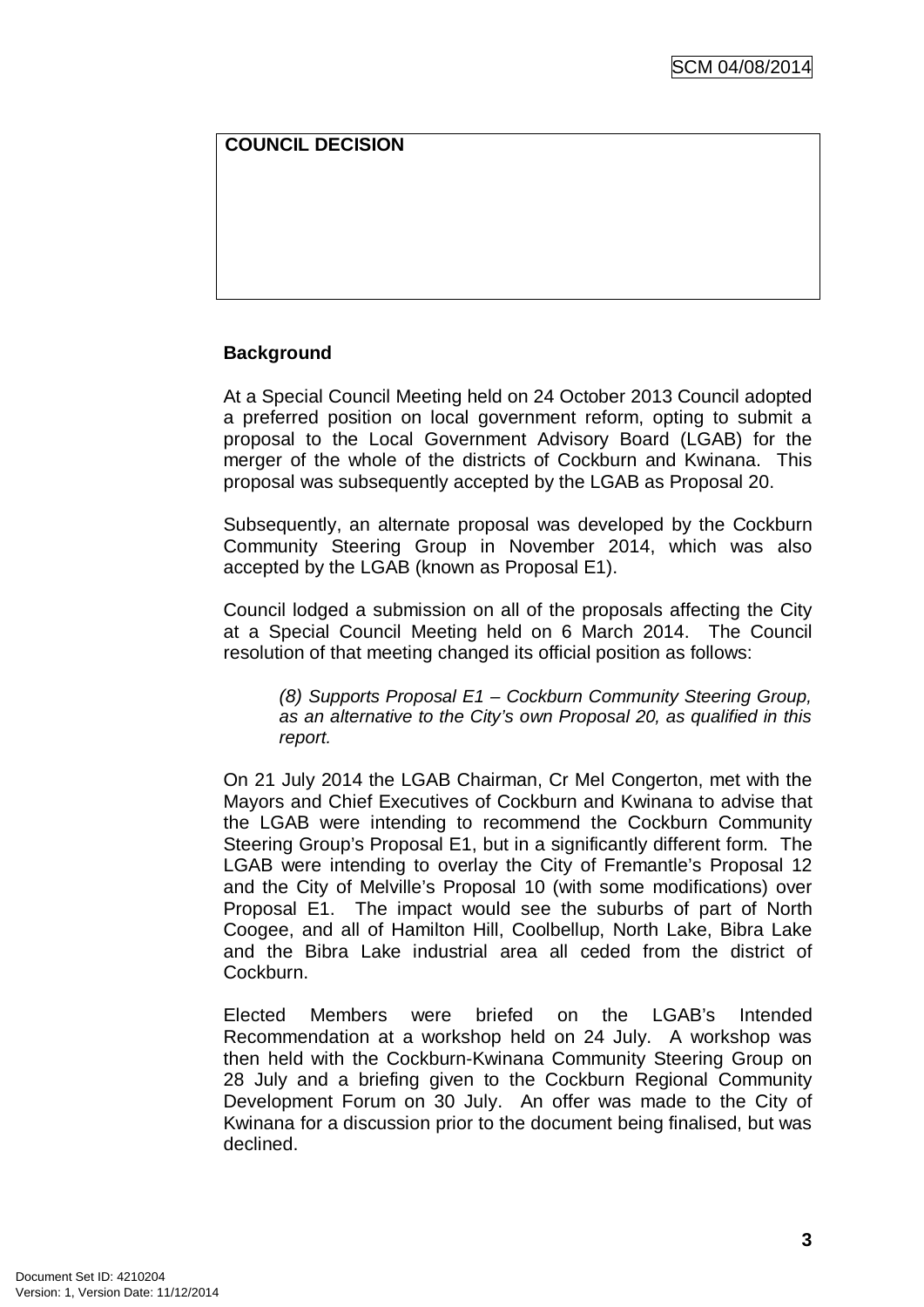#### **Submission**

N/A

#### **Report**

The Local Government Reform process was initiated by the Government in February 2009. It has had a number of iterations in that time and nine reports have now been presented to Council on this topic since 2009.

The current status of the reform process is that the LGAB has now assessed all of the 38 proposals that were presented and reached a view on these. As a result it seeks to modify outcomes for the Cities of Armadale, Cockburn, Fremantle, Kwinana, Melville and the Shire of Serpentine-Jarrahdale; by way of 3 alternative recommendations. For Cockburn-Kwinana it intends recommending a modified form of Proposal E1 using an amalgamation, but also significantly different boundaries for Cockburn. For Melville it intends recommending a modified version of Proposal 10 that excludes areas of Canning and the Jandakot Airport, with all changes being done by boundary adjustments. For Armadale – Serpentine-Jarrahdale, it intends recommending a boundary adjustment that would see the abolition of Serpentine-Jarrahdale. The implication of the above is that the LGAB also intends recommending Fremantle's Proposal 12.

The LGAB is required to advertise its intended recommendations and to consider submissions. It commenced advertising on 23 July 2014 for a period of three weeks. This timetable means that the earliest the Minister for Local Government should expect to receive a report from the LGAB would be the end of August 2014.

As the recommended alternative for Cockburn-Kwinana is an amalgamation, this would create an opportunity for the community to request a poll. Assuming this occurs, Governor's Orders for Cockburn-Kwinana could not be issued until after the poll result had been determined. Prior advice from the West Australian Electoral Commission had indicated that the earliest a poll could be called would be for late November / early December 2014.

LGAB's Intended Recommendation. The LGAB is currently advertising its Intended Recommendation until 14 August 2014. While time is of the essence to prepare formal submissions to the LGAB, if the attached proposal is adopted by Council its contents will be used to frame the City's response to the advertised LGAB's Intended Recommendations.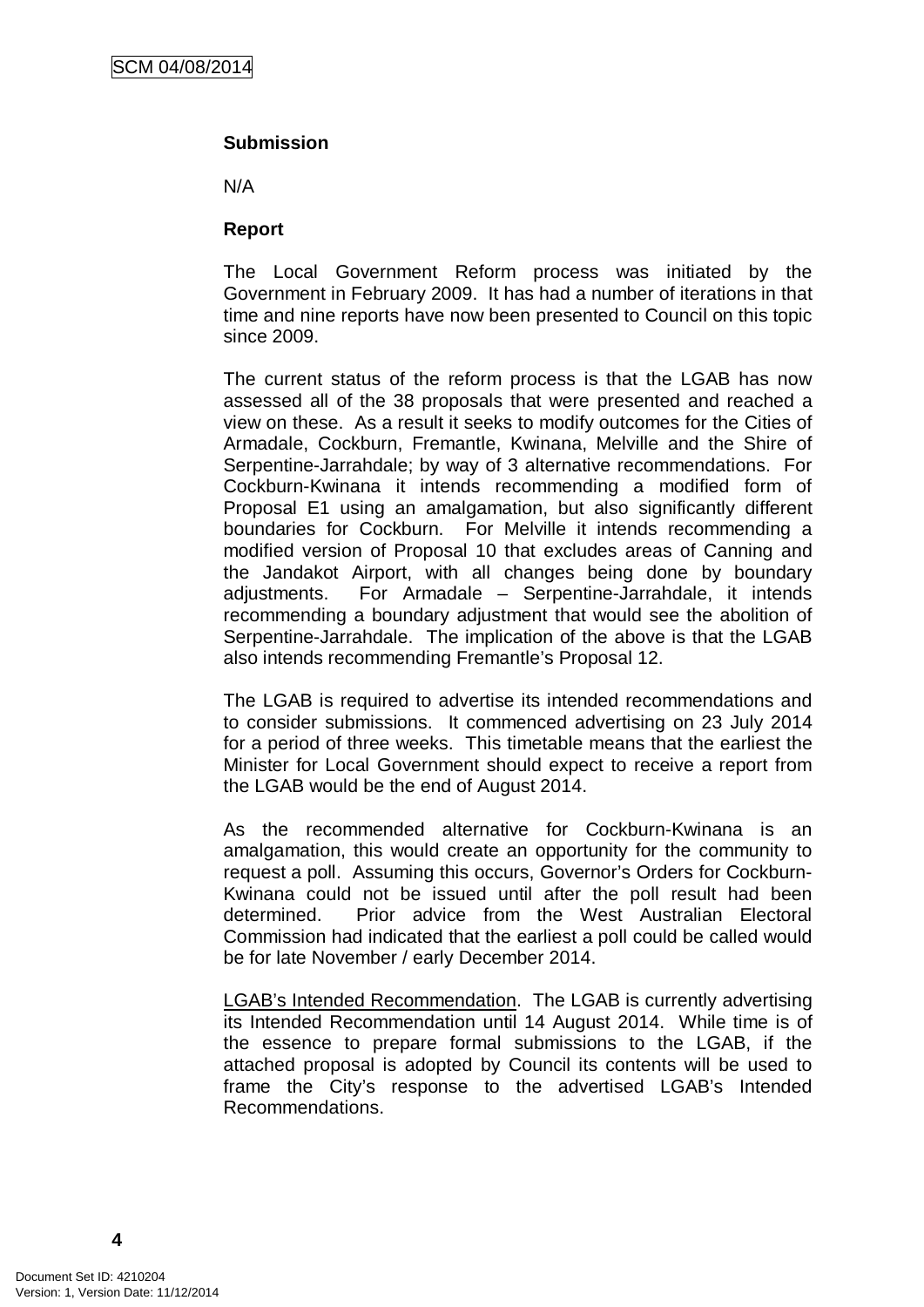The essence of the City's new proposal is to present the LGAB with a better alternative than its intended recommendation. To this end, the new proposal is structured to directly contrast the intended recommendation and key elements of the new proposal. The major difference is for a new northern boundary that minimises the degree of disruption that would be entailed with the LGAB's Intended Recommendation.

New Proposal. The draft new proposal is significantly different to the City's current adopted position. It would entail ceding more territory and population to the Cities of Fremantle and Melville, but less than is proposed in the LGAB's Intended Recommendations. To illustrate this, Table 1 has the proposed population statistics for Cockburn and Table 2 has the data for the LGAB's Intended Recommendation.

| <b>Scenario</b>                                                | <b>Population</b><br><b>Current</b> | <b>Population</b><br>2031 | <b>Comment</b>                                        |
|----------------------------------------------------------------|-------------------------------------|---------------------------|-------------------------------------------------------|
| <b>Existing Cockburn</b>                                       | 103 351                             | 165 465                   | Includes Rottnest – to be<br>transferred to Fremantle |
| LGAB's Intended<br>Recommendation<br>(Modified Proposal<br>E1) | 75 286                              | 124 937                   | 28% pop. reduction on<br>current pop.                 |
| City of Cockburn<br>New Proposal                               | 86 263                              | 136 154                   | 16% pop. Reduction on<br>current pop.                 |

#### **Table 1: Population Comparison**

#### **Table 2: Regional Population Comparison**

| <b>Scenario</b>                                       | <b>Population</b><br><b>Current</b> | <b>Population</b><br>2031 | <b>Comment</b>                                                                |
|-------------------------------------------------------|-------------------------------------|---------------------------|-------------------------------------------------------------------------------|
| Current Cockburn-<br>Kwinana                          | 137764                              | 232958                    |                                                                               |
| LGAB's Intended<br>Recommendation<br>Cockburn-Kwinana | 108995                              | 191080                    | Cockburn lose 28,769<br>residents (28% current<br>pop.) to Fremantle/Melville |
| LGAB's Intended<br>Recommendation<br>Fremantle        | 62923                               | 81330                     | Fremantle's current pop<br>(30,321) would double.                             |
| LGAB's Intended<br>Recommendation<br>Melville         | 110238                              | 119905                    | Melville lose 14,682<br>residents (14% current<br>pop.) to Fremantle          |

This scenario reduces the number of residents that would be relocated from the district of Cockburn, so reduces the impact on our community. However, in order to see the overall regional impact Table 3 presents details on the suburb and new local authorities.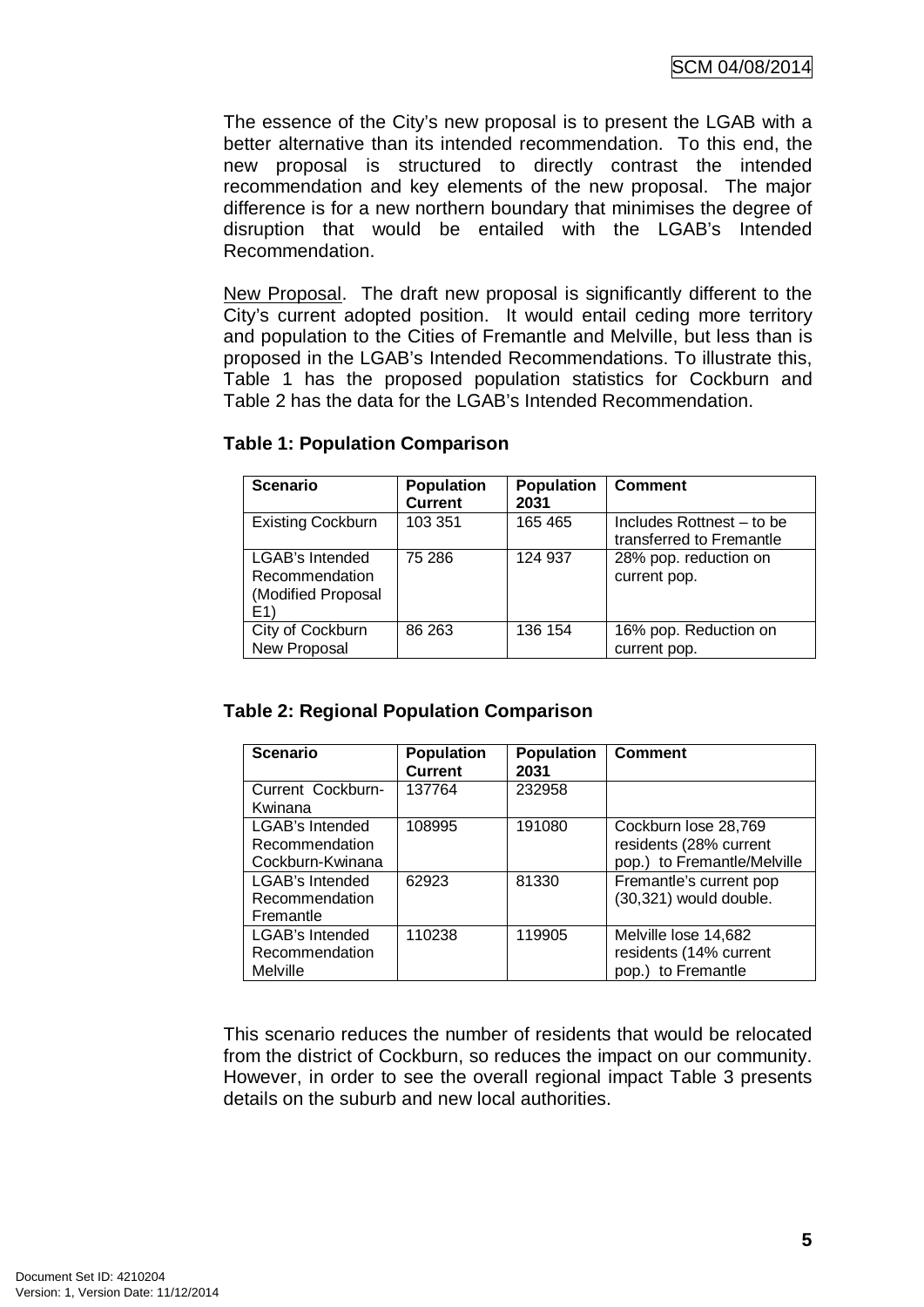| <b>Adjustment</b>  | <b>Cockburn Kwinana</b> |           | <b>Greater Fremantle</b> |         | <b>Melville</b> |         |  |
|--------------------|-------------------------|-----------|--------------------------|---------|-----------------|---------|--|
|                    | 2013                    | 2031      | 2013                     | 2031    | 2013            | 2031    |  |
| Cockburn           | 103 351                 | 165 465   | 30 321                   | 36 263  | 106 335         | 114 170 |  |
| Kwinana            | 34 413                  | 67 493    | 7736                     | 8924    |                 |         |  |
| Rottnest           | $-131$                  | $-160$    | $+131$                   | $+160$  |                 |         |  |
| Part Hamilton Hill | $-5986$                 | $-8450$   | +5 986                   | $+8450$ |                 |         |  |
| Part North         | $-979$                  | $-10.385$ | $+979$                   | +10 385 |                 |         |  |
| Coogee             |                         |           |                          |         |                 |         |  |
| Samson             |                         |           | $-1905$                  | - 1905  | $+1905$         | $+1905$ |  |
| Part O'Connor      |                         |           | -5                       | -10     | +5              | $+10$   |  |
| <b>Bicton</b>      |                         |           | $+7128$                  | $+7200$ | -7 128          | $-7200$ |  |
| Palmyra            |                         |           | +7 544                   | $+7600$ | -7 544          | $-7600$ |  |
| Part Leeming       | $-2332$                 | $-2400$   |                          |         | +2 332          | $+2400$ |  |
| Part Coolbellup    | $-6611$                 | $-8239$   |                          |         | $+6611$         | +8 239  |  |
| and North Lake     |                         |           |                          |         |                 |         |  |
| West               |                         |           |                          |         |                 |         |  |
| Jandakot Airport   | $-243$                  | $-300$    |                          |         | $+243$          | $+300$  |  |
| North Lake East    | -441                    | -441      |                          |         | $+441$          | $+441$  |  |
| Total              | 121 482                 | 202 583   | 57915                    | 77 067  | 103 200         | 112 655 |  |

|  |  |  | Table 3. Impact of City of Cockburn New Proposal |  |  |
|--|--|--|--------------------------------------------------|--|--|
|--|--|--|--------------------------------------------------|--|--|

Sources: ABS 3218.0, Forecast ID, South West Group Capacity Forecast

While the population movements show a reduction in the positions for Fremantle and Melville, the overall financial position for these two local authorities is considerably stronger than they are at present. Information on the financial affects is detailed later in this report.

The key elements of the new proposal are:

- 1. *Consistent*. The draft new proposal is consistent with the LGAB's Intended Recommendation to reduce the number of local governments in the south-metropolitan region from six to four.
- 2. *Rationale*. There would be a more logical and uniform northern boundary between the three local authorities (Cockburn, Fremantle and Kwinana), which more closely mirrors the State Government's *Directions 2031* strategy. The net loss of population from Cockburn is more proportionate with the changes to Melville. It still transfers industrial / commercial land and redistributes the rate income, but does so without disrupting the capacity to develop the future road infrastructure plan that is vital to the economic functioning of these precincts. It would require the transfer of fewer assets, fewer services and staff; thereby minimising the disruptive effect on communities.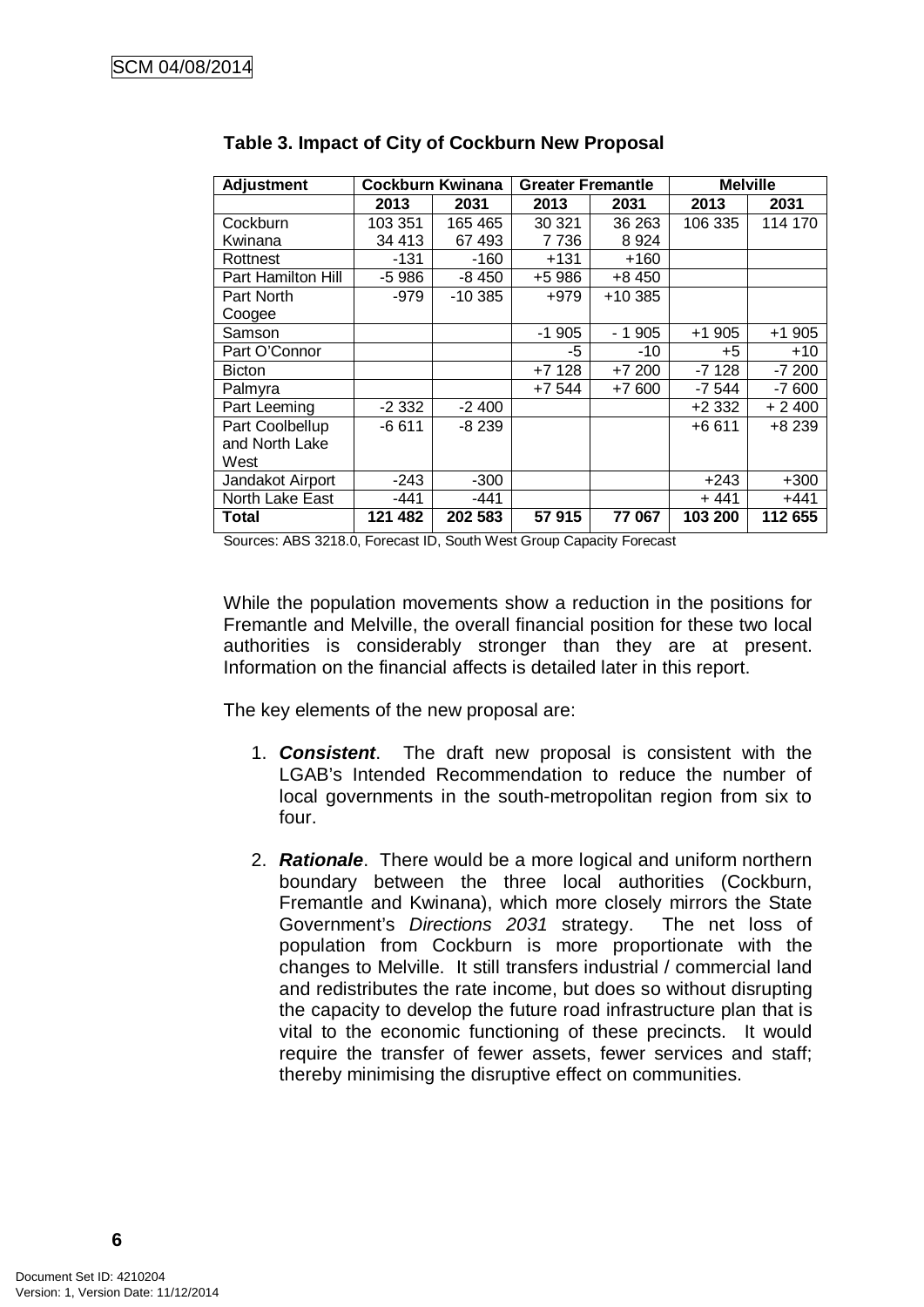- 3. *Name*. The new City will have an interim name of 'City of Cockburn-Kwinana'; however, there would be an opportunity for alternate names to be put to a plebiscite at a future date, with options resolved by both municipalities or the new local government.
- 4. *Representation*. The proposed representative model is based on a geographically based three ward model; with west, east and south wards. Each ward would have proportionate representation; however, there could be an option to allow four Councillors in the south ward so each ward has the same number of representatives. The south ward would grow more quickly than the other two wards, but it would create a sense of equality of representation for all wards during the important transition period. The community will directly elect the Mayor, ie a popularly elected mayor as per Cockburn's current system.
- 5. *Boundaries*. The new proposal seeks to retain the existing boundaries of Kwinana (with a very minor exception), but amend the northern boundary of Cockburn. This outcome would be significantly different to what the LGAB's Intended Recommendation is currently recommending as follows:
	- a. *North-West*. The Northern District boundary between Cockburn and Fremantle would commence at Stock Road and run westward along the northern edge of the Roe Highway reservation, through Hamilton Hill then south along the western edge of the Cockburn Coast Drive road reservation to Cockburn Road then west to the northern side of Caledonia Loop through to the Indian Ocean.

This proposed northern boundary would leave Port Coogee and the southern part of Hamilton Hill as the boundary. It is a more robust delineation than is currently recommended by the LGAB.

b. *North-East*. The Northern District boundary between Cockburn and Melville would commence at Stock Road and run eastward along the northern edge of the Roe Highway reservation to the Kwinana Freeway, then along the northern edge of the existing Roe Highway reservation through to Karel Avenue, then south along Karel Avenue to Berrigan Drive, where it would follow the boundary of Jandakot Airport utilising the boundary of the Commonwealth's land through to Johnston Road.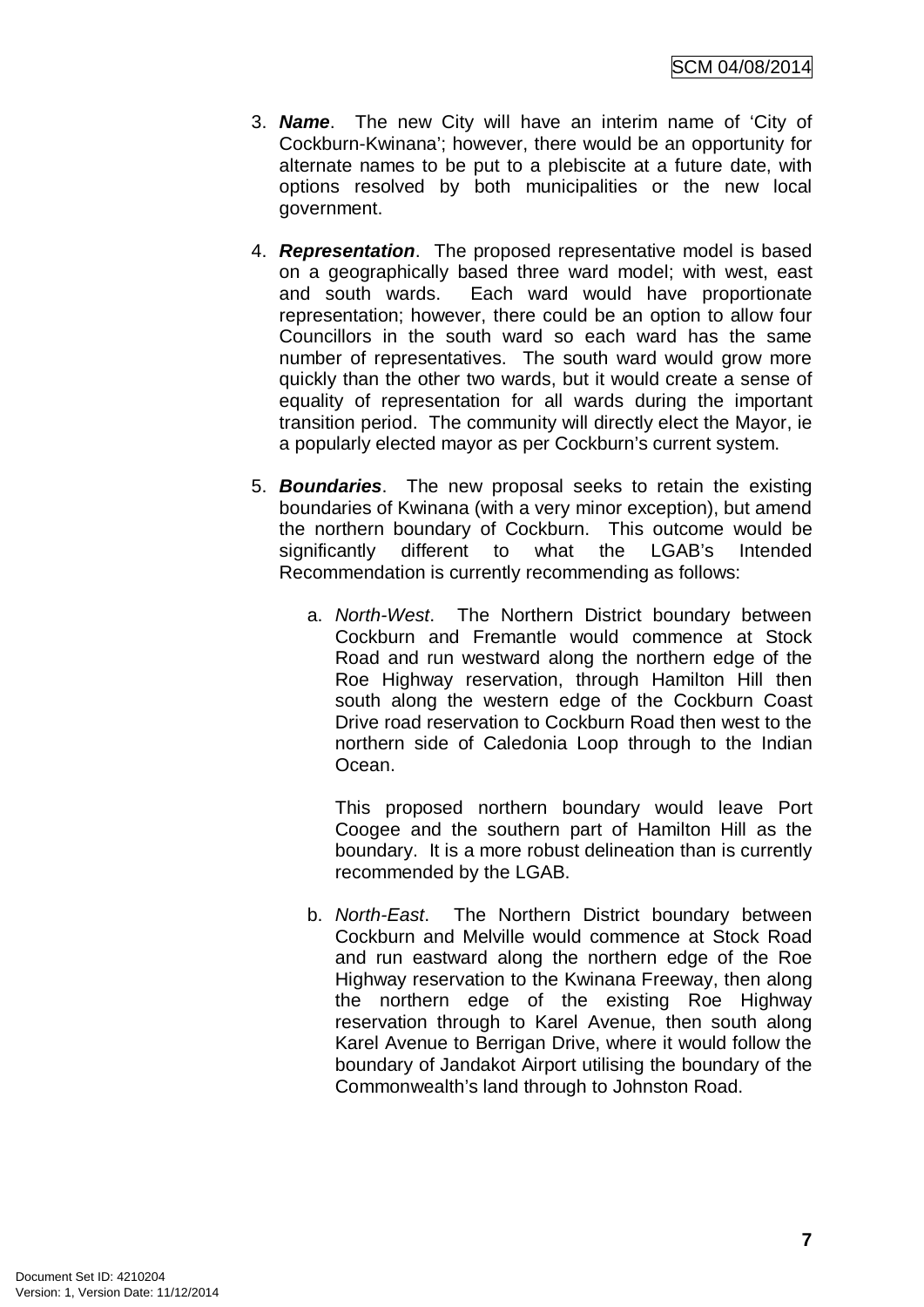This proposed northern boundary closely resembles one of the options presented in the Robson Report, the only differences being along the Cockburn Coast and Jandakot Airport / City.

c. *South.* Include an area of the City of Rockingham with the new district boundary to follow Patterson Road to Charles Street and then extends to the Indian Ocean.

This proposed southern boundary would be consistent with the LGAB's Intended Recommendation and ensure that the Kwinana Nickel Refinery is included within the new entity.

- 6. *Funding.* The City has estimated the cost of amalgamation at around \$7.5M, but this excluded costs associated with the major asset transfers that would be required under the LGAB's Intended Recommendation. The major cost advantages of this new proposal are:
	- a. *Avoided Costs.* It would avoid the need to relocate the City of Cockburn's Operations Depot, at an estimated cost of \$30M.
	- b. *Reduced Operating Costs.* It would reduce the operating costs for the Cities of Fremantle, Melville and Cockburn, with fewer assets and services needing to be moved.
	- c. *Staff.* It would significantly reduce the number of staff that need to be transferred between local governments.

Managing Transition. The new proposal is for an amalgamation, which is consistent with the LGAB's Intended Recommendation for Cockburn-Kwinana. This outcome, if finally adopted by way of Governor's Orders, will eventually lead to the appointment of Commissioners to manage the new local authority.

It remains the preference of the existing Elected Members of each merging local authority to plan for and manage the amalgamation process. To that end there is a need to form a new or amended Local Implementation Committee. Discussion with Kwinana has commenced on this and will evolve further over coming weeks.

Community Engagement. The City has provided a stream of media to the community on this topic over many months and has recently updated its webpage to reflect the current status of the Reform process.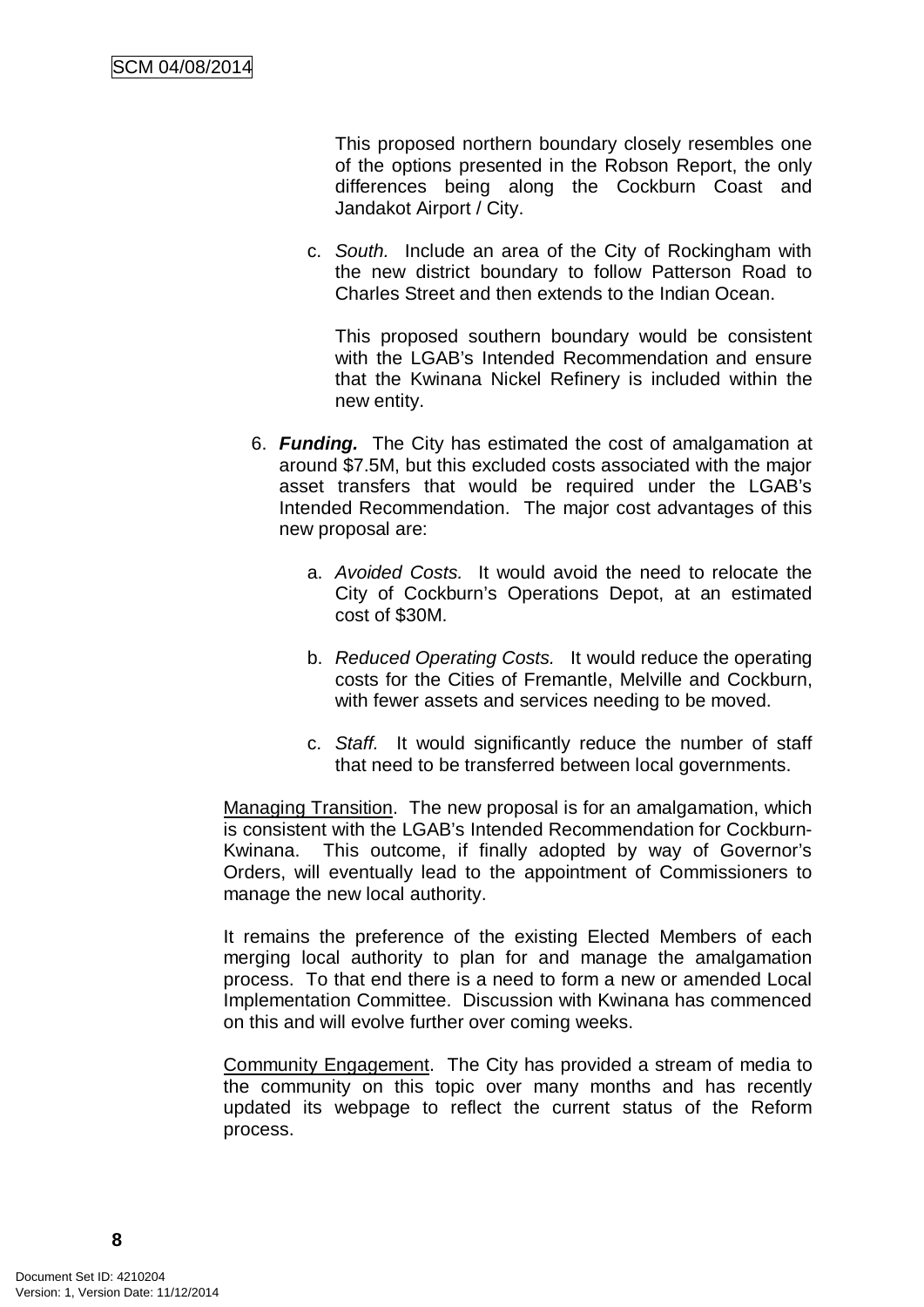As this new proposal is significantly different to Council's adopted position it was briefed to the Cockburn-Kwinana Community Steering Group. An offer was also made to the City of Kwinana for a briefing prior to finalising the report, but this was declined. A copy of the new proposal was subsequently provided to them after it was completed and made available to the general public, prior to Council's consideration.

Given the limited timeframe it has not been possible to conduct broad community consultation on this new proposal. It will be necessary to brief the community as soon as practical using the broadest range of media once Council makes its decision.

Regional Financial Impact. Extensive financial modelling has been undertaken by the City's Director of Finance and Corporate Services, as part of the preparation of this new proposal. The comparative position of the LGAB's Intended Recommendation and this new proposal has been analysed for all the local governments affected by this new proposal.

The City has used the adopted 2014/15 municipal budgets for the impacted Councils being:

- City of Cockburn
- City of Kwinana
- City of Fremantle
- City of Melville and
- Town of East Fremantle (Draft)

The City of Cockburn used the latest financial information contained in the budgets as the original information provided to the LGAB is already two years old. Much has changed over that time and it is appropriate to use the latest data given Cockburn and Kwinana are growing by 3% and 5% annually, and the City of Melville have changed the way they rate property by the inclusion of the waste management fee as part of their general rating structure.

The modelling has reviewed three proposals:

- 1. E1 Cockburn Community Proposal combining the Cities of Cockburn and Kwinana with the loss of Leeming to the City of Melville and North Coogee (north of Rollinson Road) to the City of Fremantle.
- 2. LGAB's Intended Recommendation Amalgamating Cockburn and Kwinana with Bibra Lake, North Lake, Coolbellup and Leeming being transferred to the City of Melville and Hamilton Hill (City of Cockburn retains control of Manning Park) and North Coogee (to McTaggart Cove) being transferred to the City of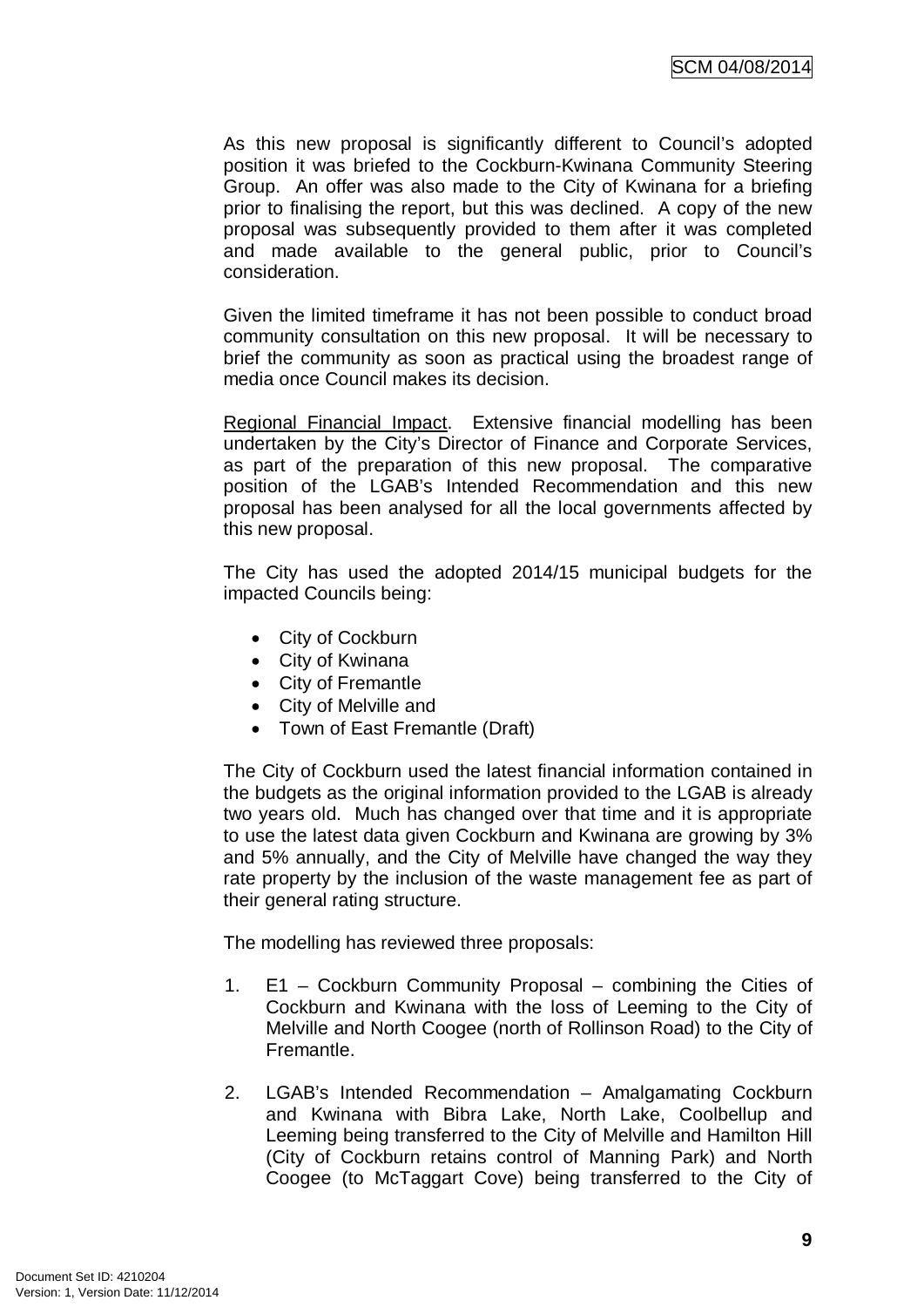Fremantle. In addition, the model has reviewed the impact of the City of Fremantle ceding O'Connor and Samson to the City of Melville and Palmyra and Bicton being transferred to the City of Fremantle. The model did not take into account the small part of Rockingham East (Nickel refinery) being transferred to Cockburn/Kwinana as the impact was considered minimal.

3. Cockburn's New Proposal - Amalgamating Cockburn and Kwinana with the Roe Highway Road Reserve being the northern boundary with Jandakot Airport. That is, North Lake, Coolbellup and Leeming and Jandakot Airport (including Jandakot City) being transferred to the City of Melville and North Hamilton Hill (north of the Roe Hwy Road Reserve) and North Coogee (to McTaggart Cove) being transferred to the City of Fremantle. In addition, the model has included the impact of the City of Fremantle ceding O'Connor and Samson to the City of Melville and Palmyra and Bicton being transferred to the City of Fremantle. The model did not take into account the small part of Rockingham East (Nickel refinery) being transferred to Cockburn/Kwinana as the impact was considered minimal. As part of North Hamilton Hill, the City of Cockburn has Aged Services. The City intends to seek to retain the provision of this service for a period of time as the majority of the clients are located in the City of Cockburn, not the City of Fremantle.

| COC/COK           | COC/COK  | <b>Combined</b> | <b>MELVILLE</b>   | <b>MELVILLE</b> | <b>Combined</b> | <b>COF/TOEF</b>   | <b>COF/TOEF</b> | <b>Combined</b> |
|-------------------|----------|-----------------|-------------------|-----------------|-----------------|-------------------|-----------------|-----------------|
| Rates             | \$94.13  | \$92.58         | Rates             | 76.98           | 72.08           | Rates             | 44.52           | 50.97           |
| <b>Total Rev</b>  | \$184.92 | \$182.41        | <b>Total Rev</b>  | \$108.35        | \$100.55        | <b>Total Rev</b>  | \$79.32         | \$89.62         |
|                   |          |                 |                   |                 |                 |                   |                 |                 |
| <b>Total Exp</b>  | \$175.96 | \$173.62        | <b>Total Exp</b>  | \$97.99         | \$92.92         | <b>Total Exp</b>  | \$79.01         | \$86.42         |
|                   |          |                 |                   |                 |                 |                   |                 |                 |
| <b>Op Surplus</b> | \$8.96   | \$8.79          | <b>Op Surplus</b> | \$10.36         | \$7.63          | <b>Op Surplus</b> | \$0.31          | \$3.20          |

#### **Model 1 – E1 Community Proposal to the LGAB**

# **Model 2 – LGAB's Intended Recommendation to Cockburn / Kwinana / Fremantle / Melville**

| COC/COK          | COC/COK  | <b>Combined</b> | <b>MELVILLE</b>   | <b>MELVILLE</b> | <b>Combined</b> | <b>COF/TOEF</b>   | <b>COF/TOEF</b> | <b>Combined</b> |
|------------------|----------|-----------------|-------------------|-----------------|-----------------|-------------------|-----------------|-----------------|
| Rates            | \$94.13  | \$75.02         | Rates             | \$76.98         | \$85.36         | Rates             | \$44.52         | \$55.24         |
| <b>Total Rev</b> | \$184.92 | \$149.54        | <b>Total Rev</b>  | \$108.35        | \$122.44        | <b>Total Rev</b>  | \$79.32         | \$100.61        |
|                  |          |                 |                   |                 |                 |                   |                 |                 |
| <b>Total Exp</b> | \$175.96 | \$146.26        | <b>Total Exp</b>  | \$97.99         | \$110.28        | <b>Total Exp</b>  | \$79.01         | \$96.42         |
|                  |          |                 |                   |                 |                 |                   |                 |                 |
| Op               |          |                 |                   |                 |                 |                   |                 |                 |
| <b>Surplus</b>   | \$8.96   | \$3.27          | <b>Op Surplus</b> | \$10.36         | \$12.16         | <b>Op Surplus</b> | \$0.31          | \$4.19          |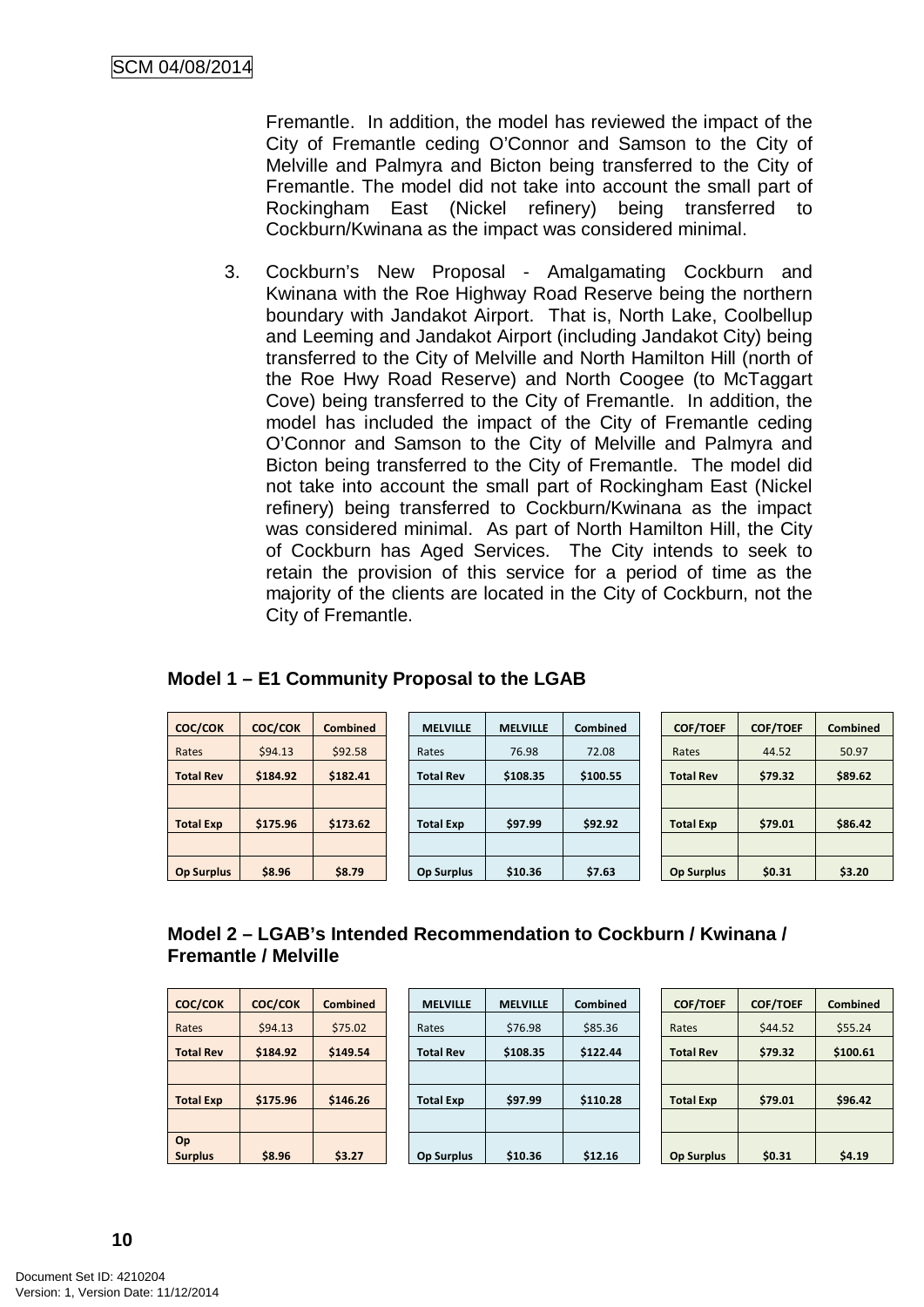| COC/COK          | COC/COK  | <b>Combined</b> | <b>MELVILLE</b>   | <b>MELVILLE</b> | <b>Combined</b> | <b>COF/TOEF</b>   | <b>COF/TOEF</b> | <b>Combined</b> |
|------------------|----------|-----------------|-------------------|-----------------|-----------------|-------------------|-----------------|-----------------|
| Rates            | \$94.13  | \$85.88         | Rates             | \$76.98         | \$76.63         | Rates             | \$44.52         | \$53.10         |
| <b>Total Rev</b> | \$184.92 | \$168.69        | <b>Total Rev</b>  | \$108.35        | \$109.74        | <b>Total Rev</b>  | \$79.32         | \$94.15         |
|                  |          |                 |                   |                 |                 |                   |                 |                 |
| <b>Total Exp</b> | \$175.96 | \$161.15        | <b>Total Exp</b>  | \$97.99         | \$101.00        | <b>Total Exp</b>  | \$79.01         | \$90.80         |
|                  |          |                 |                   |                 |                 |                   |                 |                 |
| Op               |          |                 |                   |                 |                 |                   |                 |                 |
| <b>Surplus</b>   | \$8.96   | \$7.53          | <b>Op Surplus</b> | \$10.36         | \$8.74          | <b>Op Surplus</b> | \$0.31          | \$3.36          |

# **Model 3 – NEW Cockburn Proposal to LGAB – Based on Roe Hwy**

#### Financial Assumptions

Revenue. Rates have been allocated as per suburb, retained services and specific grants quarantined with relevant Council, general grants and other income allocated as a percentage of population.

Expenditures. Payroll 'Governance' costs and some retained services are kept with Cockburn. Other transferrable services were moved into the relevant local governments. The balance of the payroll costs were allocated on basis of population moving to the relevant local government.

Depreciation & utilities is based on identifiable assets. Other costs were based on population, unless the cost for a specific asset was able to be allocated to the identifiable asset.

General Comments. The LGAB's Intended Recommendation significantly impacts on a new Cockburn/Kwinana:

- The transfer of suburbs does not provided for the transfer of governance costs to the new local government, so the new entity receives the revenue but not the true cost of providing/collecting that revenue.
- The new Cockburn/Kwinana then combines two significant governance costs without being able to transfer those costs to the other local governments. This magnifies the challenge faced by the new local government in achieving operation efficiencies.
- The LGAB's Intended Recommendation retains Manning Park, Hamilton Hill in Cockburn/Kwinana with the annual maintenance cost of \$0.45M without the revenue from Hamilton Hill to service the cost. As this is a regional asset, there is disproportionate impact on Cockburn-Kwinana under this arrangement.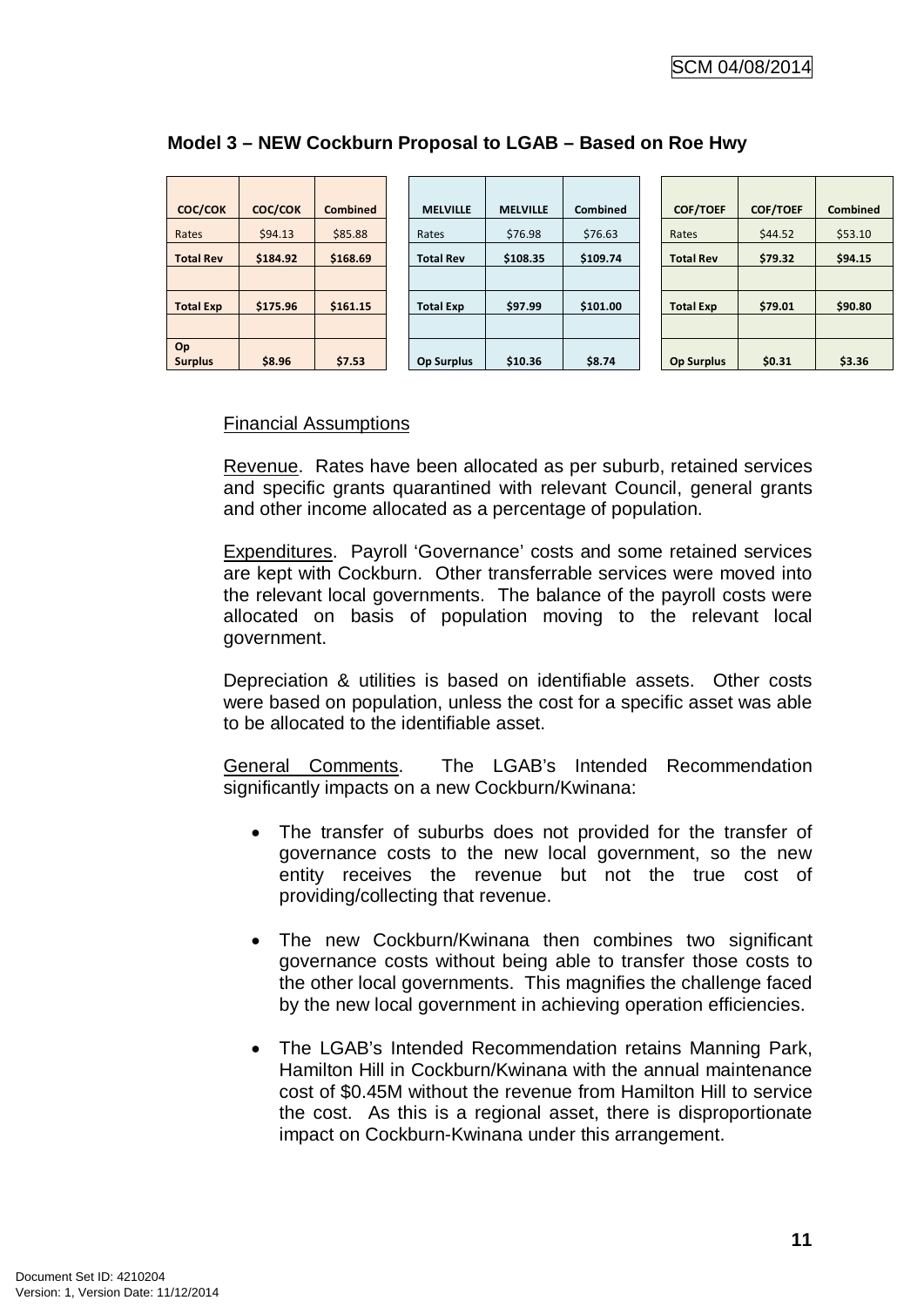• The transfer of Bibra Lake to Melville will impact the future road construction program of the new Cockburn/Kwinana by at least \$45M over the next ten years. Clearly the low recurrent service costs of industrial rates income then allows a growth entity like Cockburn/Kwinana to allocate this funding to road construction, a key demand of the business community. Given the constraints in funding of roads from the State Government and frozen Federal grants, this is a key issue for Cockburn.

The loss of the Depot in Bibra Lake is another key concern to the new Cockburn/Kwinana. The depot at Bibra Lake is 5ha and services 103,000 residents and 170 sq km. The Kwinana depot at 1.5ha is not sufficient to service the needs of the new City of 250 sq km and population of 108,995 rising to 191,000 over time.

As the depot is owned freehold, the loss to Melville will have a long term cost of \$15M for replacement on a like for like basis (this jumps to \$30M when land and IT costs are included). More importantly, the depot will have to be re-located at a future time if the proposed boundary is effected, otherwise cost savings from LG Reform will be consumed in additional operating costs.

There should be no reason why this asset should be lost to the retained Cockburn residents given Melville has a similar sized depot in Murdoch. Melville hasn't a need for two depots.

It should also be noted that Cockburn has also invested heavily into broadband technology linking the Depot to the main administration centre in Spearwood. This then links all City of Cockburn buildings such as the three libraries, South Lake Leisure Centre, Youth Centre, etc. In addition the City has recently completed its Data Recovery Centre at the Depot. The cost of replacing this investment is close to \$1M.

The LGAB's Intended Recommendation dramatically impacts on the future-proofing of Cockburn/Kwinana for servicing its population and replacing its assets. The operating surplus falls from \$8.96M to \$3.27M in 2014/15. This stymies the ability of a high growth local government to not only construct new assets, but replace or upgrade old infrastructure. Projects will either be delayed, debt funded or scrapped.

Melville and Fremantle are not growth local governments and as such are not still building new roads, civic or community assets. The depreciation cash generated will fund the replacement of the existing pool of assets. In addition, Melville already runs an extensive operating surplus, therefore providing them with more industrial rating income means they will only become substantially wealthier at the expense of ratepayers of Cockburn/Kwinana.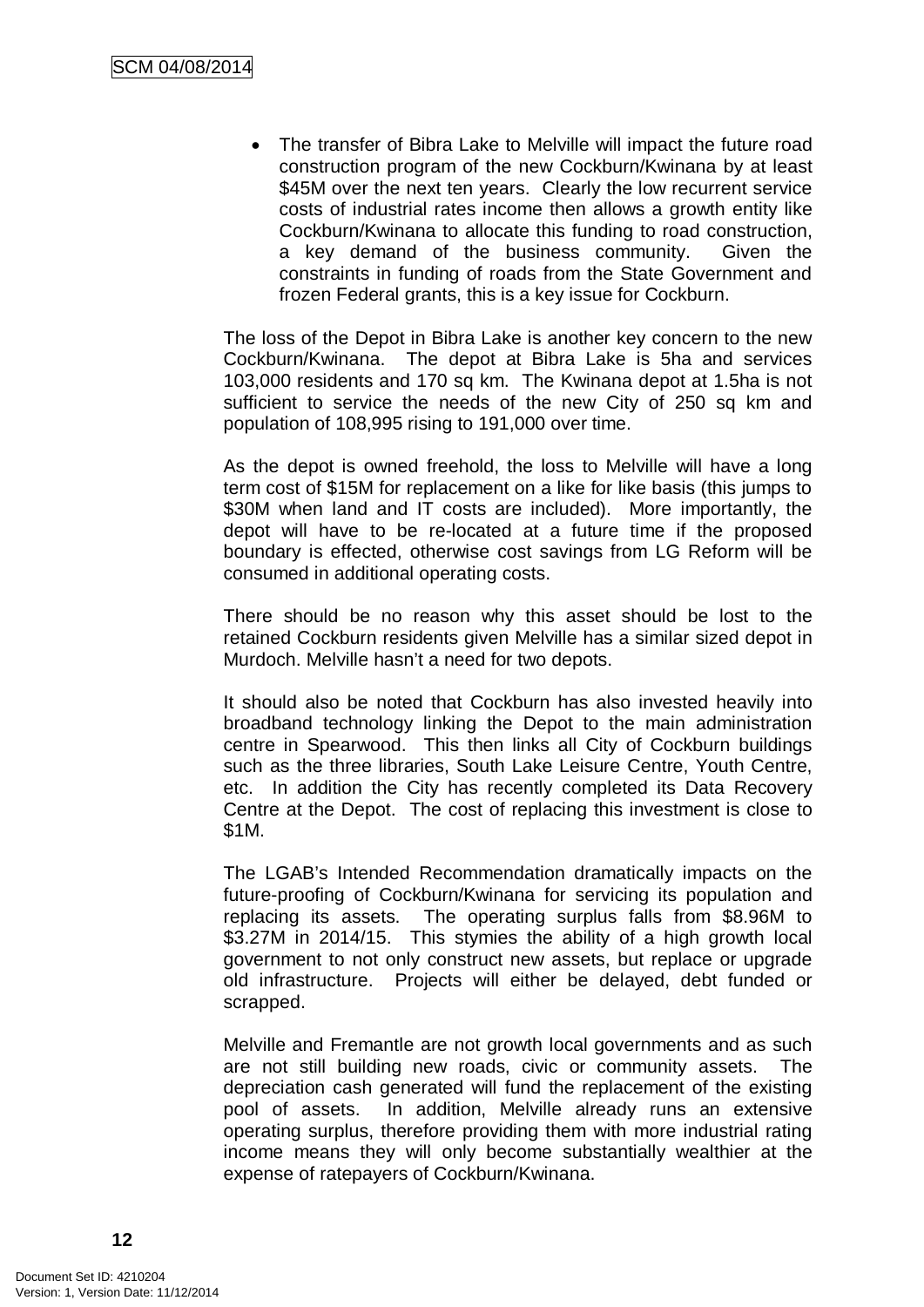The City's new proposal, to move the northern boundary to Roe Highway and to include Jandakot Airport/Jandakot City, provides a number of benefits to Cockburn/Kwinana as well as to Fremantle.

A guiding principle for the LGAB was to provide a level of sustainability to rate funding over the medium to long term and this was to ensure a distribution of industrial/commercial rates to impacted Councils in this region (Melville, Fremantle, East Fremantle, Cockburn and Kwinana). As the following table indicates (based on 2014/15 budgets), Melville has significantly gained from the LGAB's Intended Recommendation.

|                            | <b>Res</b> | C&I   | <b>Other</b> |
|----------------------------|------------|-------|--------------|
| Cockburn Kwinana LGAB      | 56.1%      | 40.9% | 3.0%         |
| New Cockburn/Kwinana-LGAB  | 57.5%      | 38.7% | 3.7%         |
| Melville                   | 76.2%      | 23.4% | 0%           |
| <b>New Melville - LGAB</b> | 67.6%      | 32.4% |              |
| Fremantle/East Fremantle   | 58.6%      | 41.4% | 0%           |
| <b>New Fremantle LGAB</b>  | 63.6%      | 36.4% |              |

#### Table – Sources of Rates – Current vs LGAB's Intended Recommendation

The current budget for Melville and the proposed transfer of various suburbs will make them wealthier at the detriment to the high growth Cockburn-Kwinana.

Cockburn's new proposal is to retain Bibra Lake (inclusive of the Depot and industrial & commercial rates) which delivers a more equitable regional outcome than is achieved with the LGAB's Intended Recommendation.

The impact will reduce Melville's % of rates derived from industrial and commercial rates from 36.4% to 26.5% (under the LGAB's Intended Recommendation and Cockburn's new proposal respectively) although it will be higher than the current 23.4%.

Table – Immediate Impact of Cockburn's New Proposal

|                                  | <b>Res</b> | C&I   | Other   |
|----------------------------------|------------|-------|---------|
| Cockburn Kwinana JAH/Roe         | 56.1%      | 40.9% | 3.0%    |
| New Cockburn/Kwinana less        |            |       |         |
| Roe/Jandakot airport (JAH)       | 55.4%      | 41.3% | 3.2%    |
| Melville                         | 76.5%      | 23.5% | 0.0%    |
| <b>New Melville with Roe/JAH</b> | 73.5%      | 26.5% | $0.0\%$ |
| Fremantle/East Fremantle         | 58.6%      | 41.4% | 0.0%    |
| <b>New Fremantle Roe</b>         | 62.7%      | 37.3% | $0.0\%$ |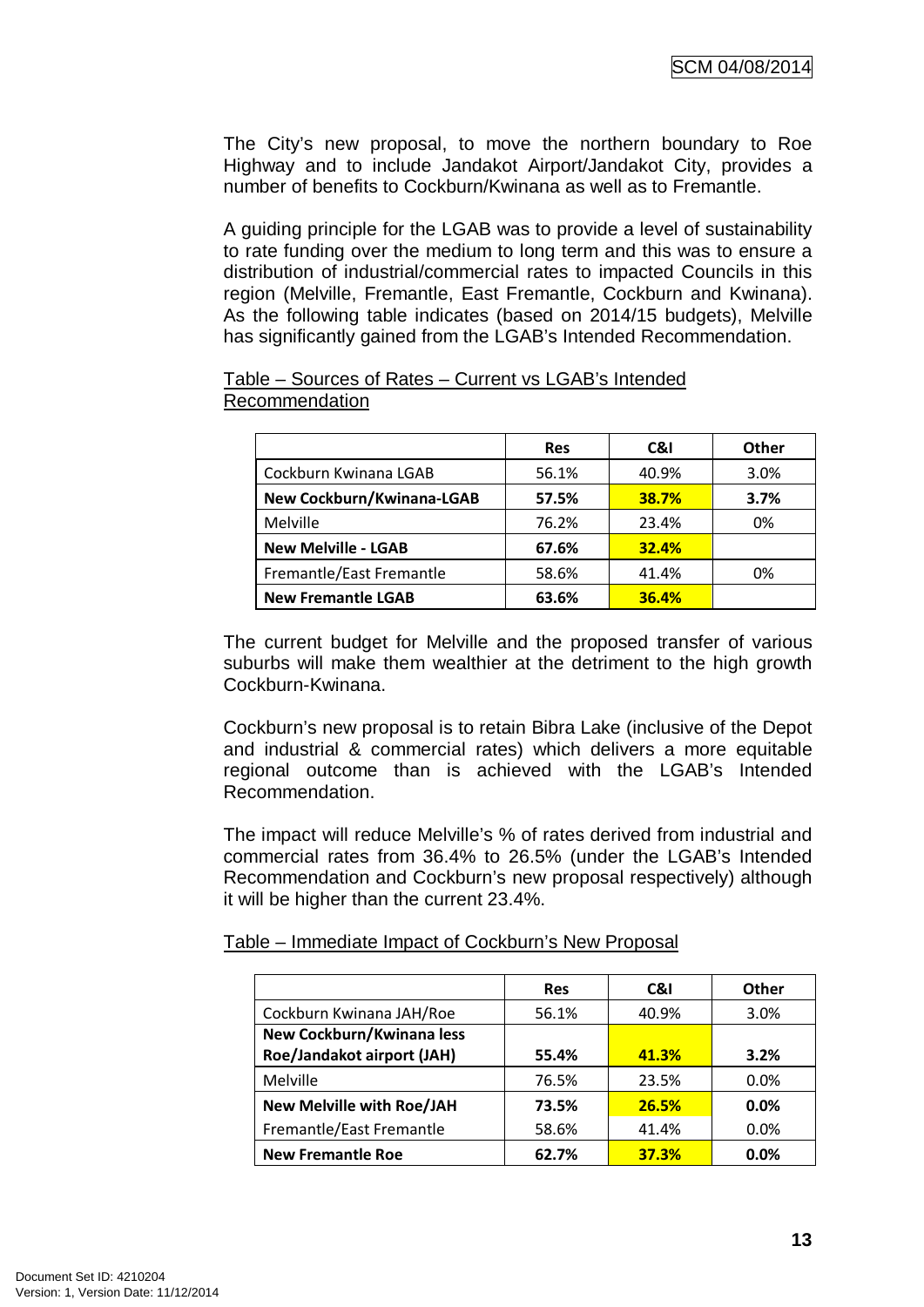The following table demonstrates that the growth of Jandakot Airport/Jandakot City over the next seven years will lift the % of rates derived from industrial and commercial rates for the City of Melville from 23.5% to 29.5%.

Table – Impact over time of JAH/JC and GC on Melville's rating sustainability

| <b>Melville with JAH/Roe Hwy</b> | <b>Res</b> | C&I   |
|----------------------------------|------------|-------|
| 2014/15 Pre Reform               | 76.5%      | 23.5% |
| 2014/15 Post LG Reform           | 74.7%      | 25.3% |
| 2022/23 End of JAH Growth        | 70.5%      | 29.5% |

This will then meet the principle enunciated by the LGAB for sustainability of the City of Melville's rating base. This will be further supplemented by the growth of Garden City rating income as it doubles in size over the next ten years, none of which has been built into the City of Melville's current LTFP. This enables the growth council of Cockburn/Kwinana to deliver its capital road and community infrastructure program.

As can be seen from the table below, the City of Melville will be viewed as very sustainable by comparison with other urban developed Councils. The City of Melville will move from 23% to 29.5% over time with the transfer of Jandakot Airport/Jandakot City and Garden City as both grow over the medium term delivering additional industrial/commercial rates with little or no service costs.

| <b>Rating Income Sources -</b><br><b>Comparing Melville with Non LG</b><br><b>Reform Councils and Other</b><br>"Urban Maintenance Councils"<br>Post LG Reform - 2013/14 |            |     |
|-------------------------------------------------------------------------------------------------------------------------------------------------------------------------|------------|-----|
| Council                                                                                                                                                                 | <b>Res</b> | C&I |
| Melville                                                                                                                                                                | 77%        | 23% |
| Joondalup                                                                                                                                                               | 83%        | 17% |
| <b>Nedlands</b>                                                                                                                                                         | 86%        | 14% |
| <b>Stirling</b>                                                                                                                                                         | 78%        | 28% |
| Bassendean/Bayswater                                                                                                                                                    | 83%        | 17% |
| South Perth/Victoria Park                                                                                                                                               | 64%        | 36% |
| Average                                                                                                                                                                 | 78%        | 22% |
| <b>Add in Fremantle/Canning</b>                                                                                                                                         |            |     |
| Fremantle                                                                                                                                                               | 59%        | 41% |
| Canning                                                                                                                                                                 | 50%        | 50% |
| <b>Amended Average</b>                                                                                                                                                  | 72%        | 28% |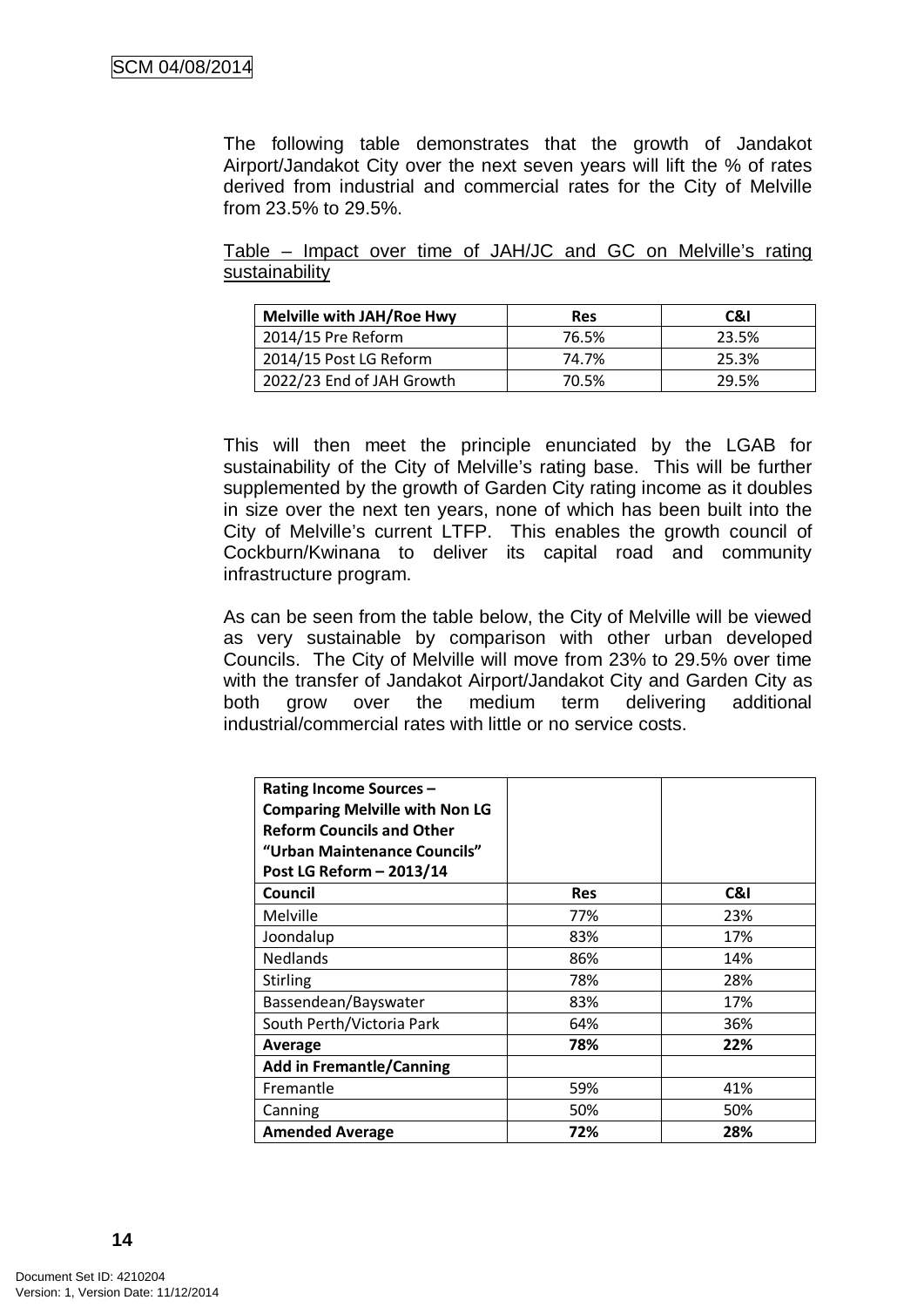This new proposal will have a reduced impact on the growth city of Cockburn/Kwinana. Clearly Melville will be at the upper end of the % of rates being derived from commercial and industrial ratepayers.

Rates. The harmonisation of rates is also a significant challenge for the new Cockburn-Kwinana. Presently the City of Kwinana's average residential rate is 37% higher than Cockburn's. While rate harmonisation (ie standardisation across both local governments) is allowed to occur over 5 years, the fact remains that savings of \$2M need to be found in running the new local government, or Cockburn ratepayers are going to have their rates increase to fund this gap.

The new proposal from Cockburn provides what the LGAB has enunciated about long term not short term sustainability, whilst preserving the financial sustainability of the growth Councils of Cockburn/Kwinana.

Staff. Another considerable challenge for a new Cockburn-Kwinana is transition staff from the current Cockburn into Fremantle and Melville. The number of staff would need to be negotiated with these authorities; however it will not be possible to retain all staff while losing facilities and income. This new proposal dramatically reduces this requirement.

Conclusion. The submission of a new proposal to the LGAB is supported by the City's Administration as a logical way to present the LGAB with a less disruptive outcome than with the LGAB's Intended Recommendation.

It is recognised that proposing to transfer 17,618 residents to the Cities of Fremantle and Kwinana will not please everyone. However, this outcome is a better alternative than the current LGAB's Intended Recommendation to transfer 28,769 residents.

It is also a proposal that would be less disruptive to ongoing service delivery, asset reallocation and staff transfers. It would leave the two northern local authorities with a better fiscal position than in the LGAB's Intended Recommendation.

The new proposal would also not alter the number of new local authorities that the LGAB seeks to operate within the south metropolitan area. However, it would leave the Cockburn community with a more balanced outcome than is currently being recommended.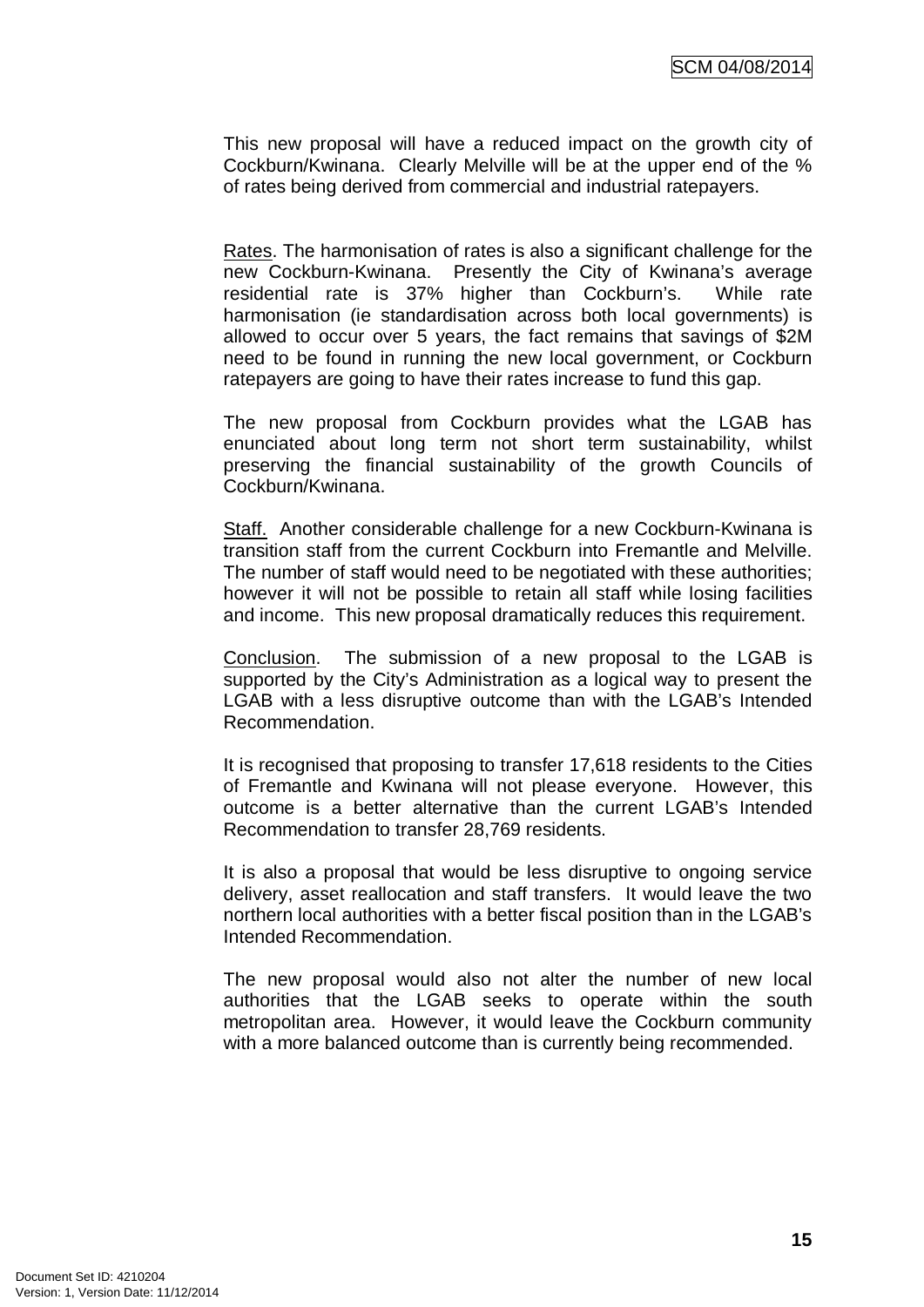### **Strategic Plan/Policy Implications**

#### *Leading & Listening*

- *Effective and constructive dialogue with all City stakeholders.*
- *Effective advocacy that builds and manages relationships with all stakeholders.*

#### **Budget/Financial Implications**

The Government has provided an initial allocation of \$50,000 to support the City in its scoping work for an amalgamation. However, it is only offering limited financial support by way of grants and the majority of the costs associated with reform will be borne by the community.

The City has estimated the cost of an amalgamation at around \$7.5M, but this cost is likely to be higher due to the greater complexity associated with a northern boundary change. It is not possible to fully cost this at this time. The loss of the northern boundary will also stop the ability of the new Cockburn/Kwinana Council to immediately harmonise the Kwinana residential rates with the much lower Cockburn residential rates.

#### **Legal Implications**

The provisions of Schedule 2.1 of the Local Government Act (the Act) apply.

#### **Community Consultation**

The LGAB would be required to assess this new proposal in accordance with the requirements of Schedule 2.1 of the Act. As the City does not believe the new proposal is frivolous or in any other way improper, the LGAB would be required to initiate a 6 week public consultation period inviting submissions.

#### **Attachment(s)**

Cockburn's New Proposal to the Local Government Advisory Board to create the City of Cockburn-Kwinana.

#### **Advice to Proponent(s)/Submissioners**

The City of Kwinana and the Cockburn-Kwinana Community Steering Group have been advised that a new proposal to the LGAB is being considered by the City of Cockburn on the 4 August 2014 at a Special Council Meeting.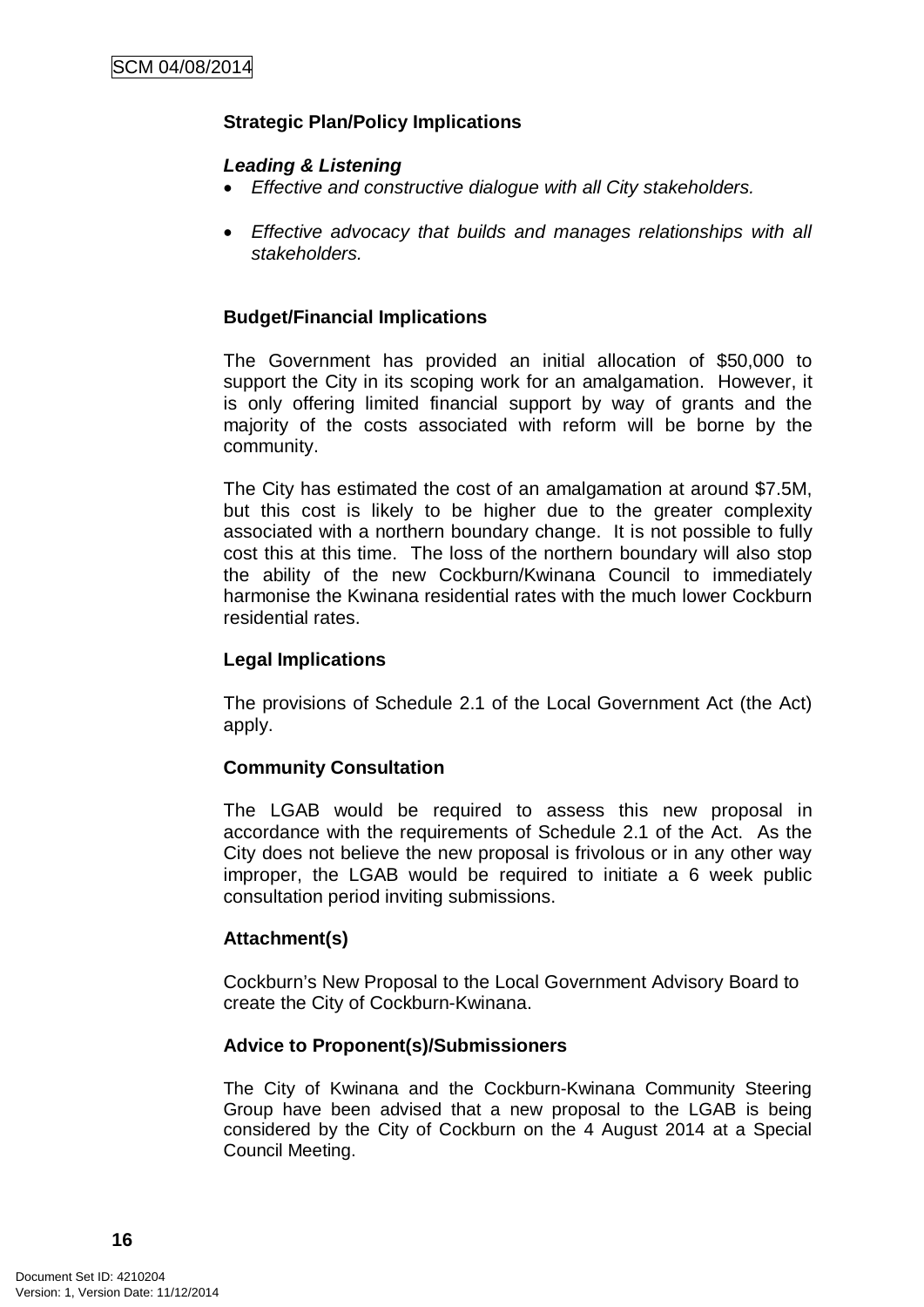# **Implications of Section 3.18(3) Local Government Act, 1995**

N/A

#### **9.2 (SCM 04/08/2014) - GP SUPER CLINIC LEASE AND DIRECTORS' INDEMNIFICATION (S.CAIN) (ATTACH)**

# **RECOMMENDATION**

That Council:

- (1) enter a Lease with the legal entity established to operate the Cockburn GP Super Clinic, being the Cockburn GP Super Clinic Limited;
- (2) enter into a Deed of Indemnity with the Officers of the Board of Cockburn GP Super Clinic Limited; and
- (3) enter into a Deed of Indemnity with the Cockburn GP Super Clinic Limited.

# **TO BE CARRIED BY AN ABSOLUTE MAJORITY OF COUNCIL**

# **Background**

At the December 2010 Ordinary Council Meeting, Council resolved to enter into a series of leases for the Cockburn Integrated Health Facility. Those leases were for:

- Department of Human Services (Centrelink/Medicare)
- South Metropolitan Health Service
- Child and Adolescent Health Service
- Cockburn GP Super Clinic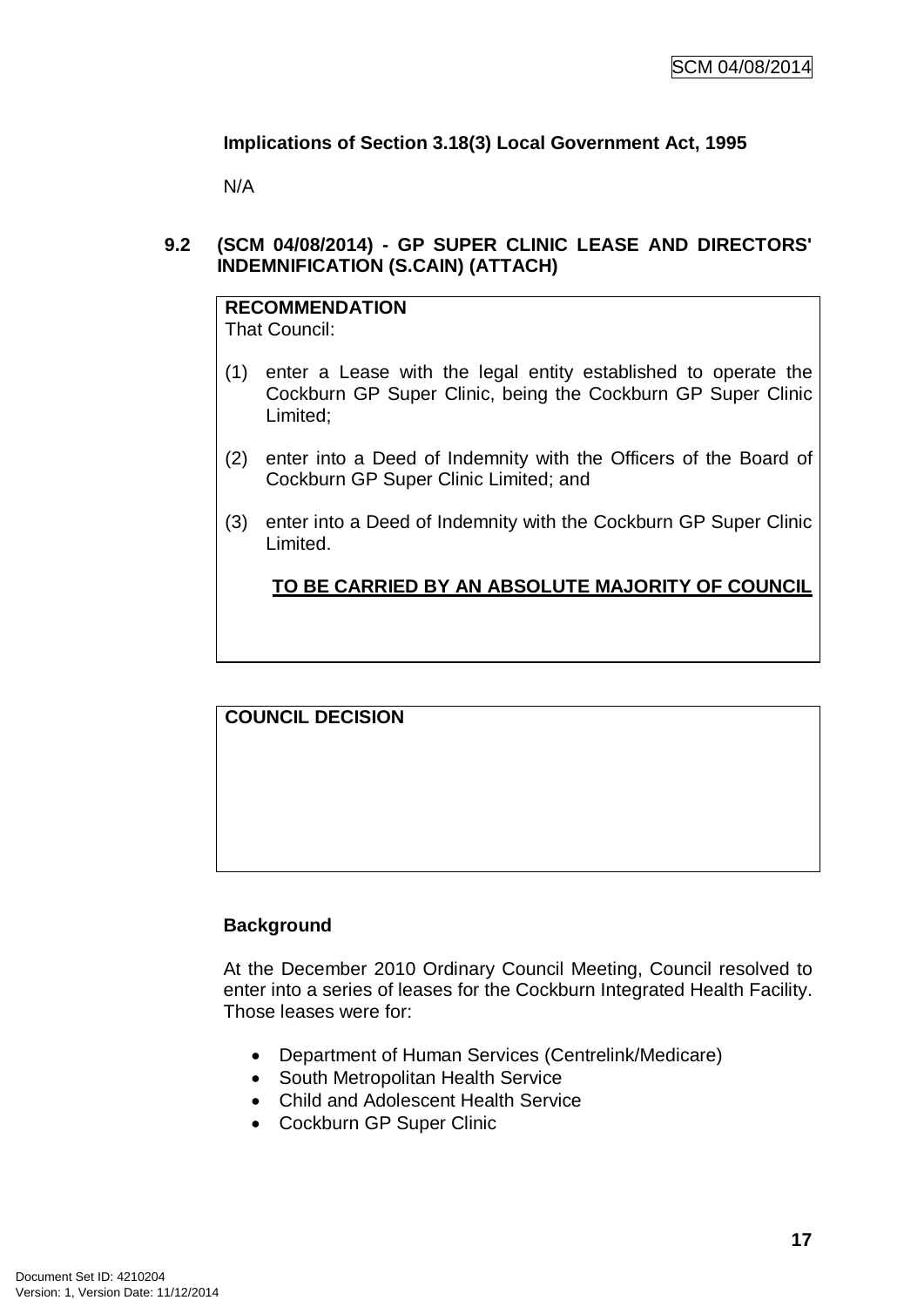As the facility is now completed, the Department of Human Services (Centrelink/Medicare) have now moved into their leased space to provide services to Cockburn residents.

The leases for South Metropolitan Health Service and Child and Adolescent Health Service did not eventuate due to cost constraints at the Department of Health.

The lease with the Cockburn GP Super Clinic Board has taken time to negotiate with a number of changes required. Given the time since the original Council decision it has now been brought back to Council for ratification. Additionally, there are indemnity provisions required to protect the Directors, including City employees, from liabilities while exercising responsibility for running this community facility.

#### **Submission**

N/A

#### **Report**

The following resolution was adopted by Council at the December 2010 Ordinary Council Meeting in relation to the Cockburn GP Super Clinic:

- *1. Enter into a funding agreement with the Commonwealth Government for the incorporation of a GP Superclinic into the Cockburn Integrated Health and Community Facility.*
- *2. Enter an Agreement to Lease and Lease with the legal entity established to operate the Cockburn GP Super Clinic.*
- *3. Subject to final Council approval to construct the Cockburn Integrated Health and Community Facility and in accordance with section 3.58 of the Local Government Act 1995, delegate authority to the Chief Executive Officer to negotiate Agreements to lease and leases for tenancies within the Integrated Health and Community Facility.*

There have been a number of modifications' to the original proposed Head Lease between the City and the GP Super Clinic Limited entity tasked with managing the facility on behalf of the City and the Commonwealth Government.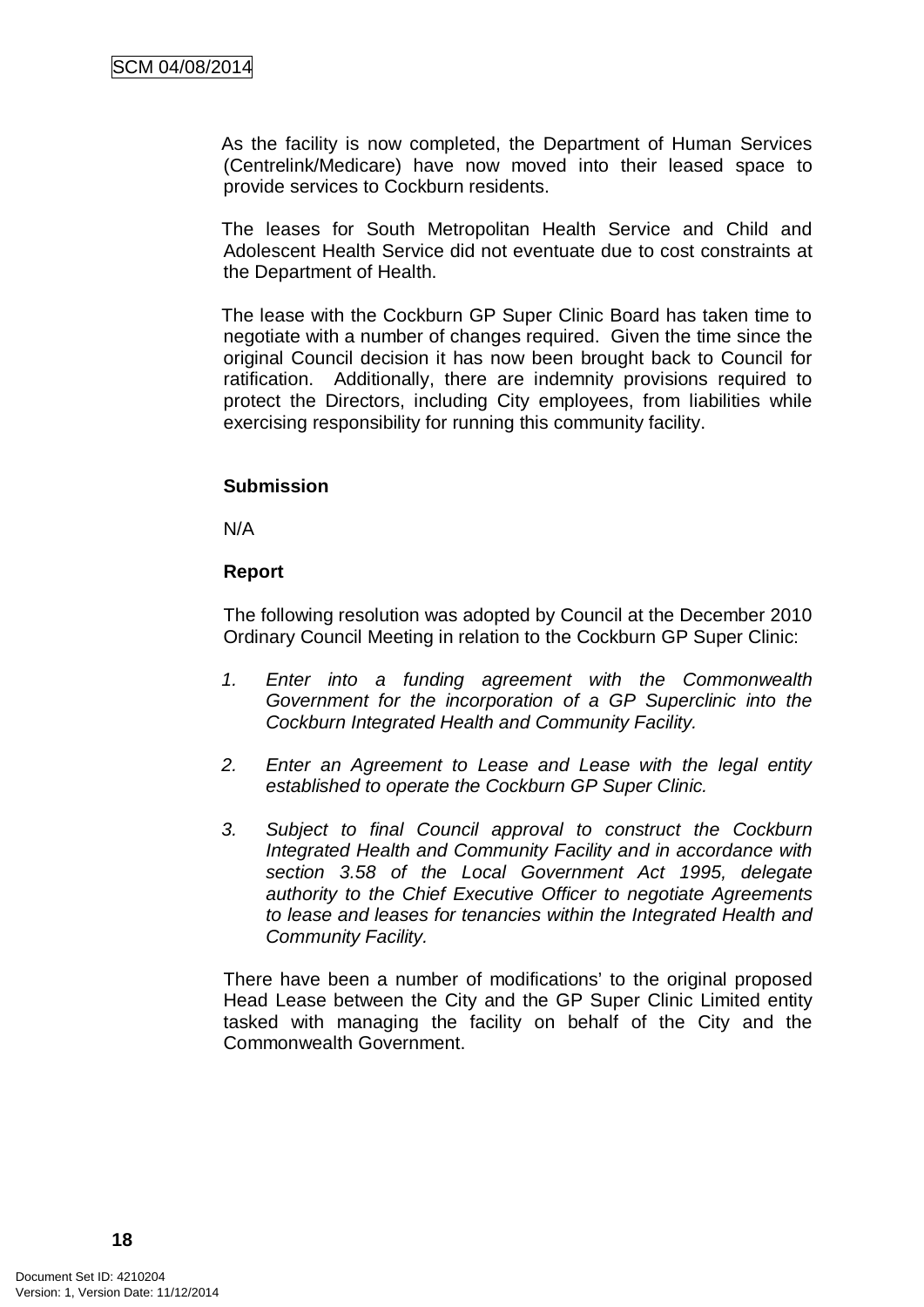The changes are as follows:

#### 1. Novation

The original intention was to novate (transfer and make responsible/ liable for) the agreement between the Commonwealth Government and the City to the Cockburn GP Super Clinic Limited entity. This was to transfer all responsibility for delivery of the key performance indicators of the agreement and associated liabilities whilst the City retain the actual asset created by the grant funds, that is the part of the overall building facility. This was to also last for the twenty year term of the agreement between the City and Commonwealth Government.

Although the Cockurn GP Super Clinic Board will earn an income stream from the rent of the space created by the grant, they will not have any assets to meet any future claim(s), should they fail to meet the terms created by the novation and agreed by the City. As such, the Novation Agreement will be withdrawn and an amendment inserted into the Head Lease that the entity will meet the reporting requirements on behalf of the City to the Commonwealth Government. This meets the obligations required under the agreement with the City and the Commonwealth Government, in exchange for the payment of the grant to the City.

#### 2. Curtin University

As part of the original group of participants who signed Memorandum of Understandings (MOU), Curtin University is the only remaining party to join with the City in taking space in the GP Super Clinic. The original MOU was for Curtin to make a capital contribution of \$1M and as a result would be granted space for their students to participate in a range of training activities in conjunction with the medical and allied health professionals located at the facility. In addition, there would be space provided for lectures, research and access to common areas.

Over the last four years and with the passage of time and the intervention of legal professionals, the commitment changed and/or was amended but not their commitment. Curtin will still pay to the City \$1M for rent of 200sq metres of space in the GP Super Clinic in exchange for a lease for twenty years. They will still provide students and participate in the integration aspect of the Clinic. The City will hold the funds in trust (reserve account) and will pay the equivalent rent to the GP Super Clinic. At the end of the first three years of their term, should the Clinic not be able to meet the agreed key performance indicators, Curtin will have the opportunity to withdraw from the facility and a pro-rata payment will be made from the reserve account. The Clinic will then be entitled to approach other universities in Perth to take over the space vacated by Curtin or lease the space to other medical affiliated persons.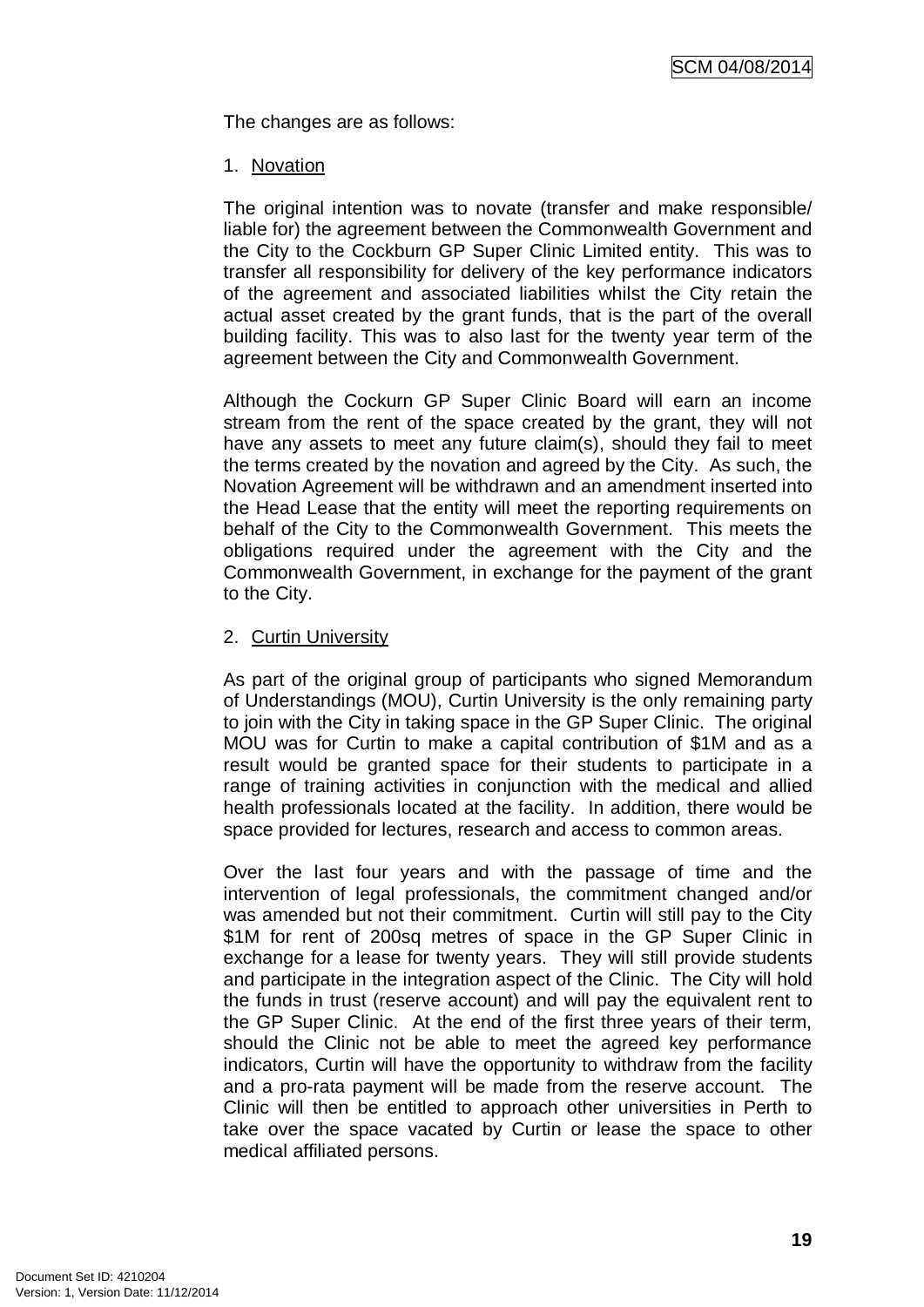Given the rent equivalent payments will be paid by the City to the Clinic, the lease will be between the City and Curtin University. The Board of the entity are in agreement with this course of action. Curtin will be required to pay variable outgoings as per other tenants in the Clinic, including any City tenants taking space in the Clinic.

#### 3. Collaboration Agreement

As the lease for Curtin will be between the City and Curtin, the GP Super Clinic Board will enter into a Collaboration Agreement with Curtin to meet specific requirements asked for by Curtin. Should the agreement fail, the only payment to be made back to Curtin will be the balance of the funds held in reserve account.

#### 4. Rent

The GP Super Clinic Board will earn rental income from the following Clinic tenants:

- Cockburn Central Super Clinic (GPs)
- Madan Health Group (Physio, OT, Speech)
- Hardy Nutrition Dietary Consulting
- Immunisation Alliance
- Silver Chain Group
- Clinipath Pathology
- Mr Gerald Lim Orthopaedic Surgeon
- Child and Adolescent Community Health Service (Child Health Nurses)
- North Metropolitan Health Service Community Physiotherapy **Service**
- Australian Hearing Services Sessional Audiology Service

The following parties are also in discussion with the City in regard to lease space:

- Mr Diaa Samuel ENT Surgeon Sessional
- Dr Pankaj Kataria Psychiatrist Sessional
- South Metropolitan Health Service
- Fremantle Multicultural Centre

This income will then be used to fund the GP Super Clinic. The Clinic will have a rent-free period of twelve months, then a review will occur as to their financial capacity to pay rent to the City. The Clinic will be allowed to accrue a cash reserve to meet future requirements and liabilities. Surplus funds will then be set aside to meet future operational obligations and fund research activities as per the original concept behind the entity.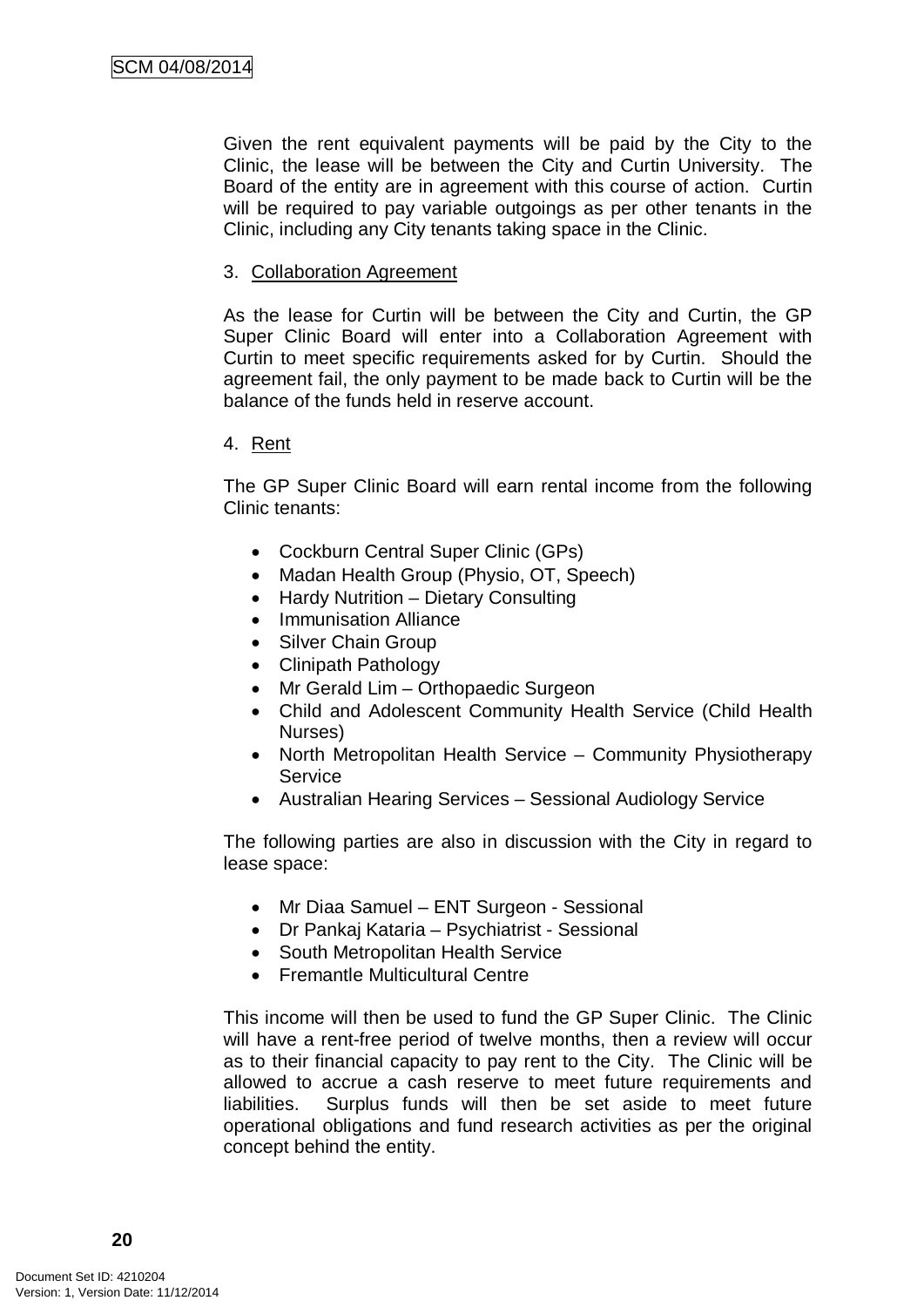# 5. Deed of Indemnity

The Cockburn GP Super Clinic Limited is a company limited by guarantee with nine directors who each own a one dollar share. The directors have been appointed by the Board because of their specific background in the medical, allied health or community fields.

The Directors are:

- Hon. Mike Board (Chairman) Former Health Minister and Youth Services Manager for St John of God
- Dr Fiona Coombes Local GP
- Associate Prof Sue Jones (Curtin, Director Learning Design)
- Ms Pam Lewis (Deputy Chair) former Hospital Administrator
- Mr Troy Cook Indigenous Liaison
- Mr John Townsend Finance and Property Specialist
- Ms Christie Riegler CEO Fremantle Medicare Local
- Mr Rob Avard City of Cockburn representative
- Mr Stuart Downing City of Cockburn representative

The Board has sought from the City a deed of indemnity for itself and the directors on the basis that they are community members acting on behalf of the City in managing the Cockburn GP Super Clinic. In addition, the indemnity has been sought as the legal entity will have no assets (the City has retained all assets created either by the City or by the payment of the Commonwealth Government grant). The legal entity and its directors will have no assets other than personal assets of the directors should a claim be lodged against the legal entity. The City has never intended for directors' personal assets to be a risk. The entity will have relevant insurance policies in place to mitigate risk to them and the City. Additionally, the City has its own insurance as back-up. Any claim will be first dealt with by the entity's insurance policy then the City's insurance policies. A risk mitigation review will be held by the City and the entity to reduce potential risks and be reviewed annually by both parties.

The City sought legal advice from our lawyers in relation to the provision of the indemnity. The Deed/s attached are in accordance with the advice from Jackson McDonald

#### **Strategic Plan/Policy Implications**

#### *Growing City*

• *Investment in industrial and commercial areas, provide employment, careers and increase economic capacity in the City.*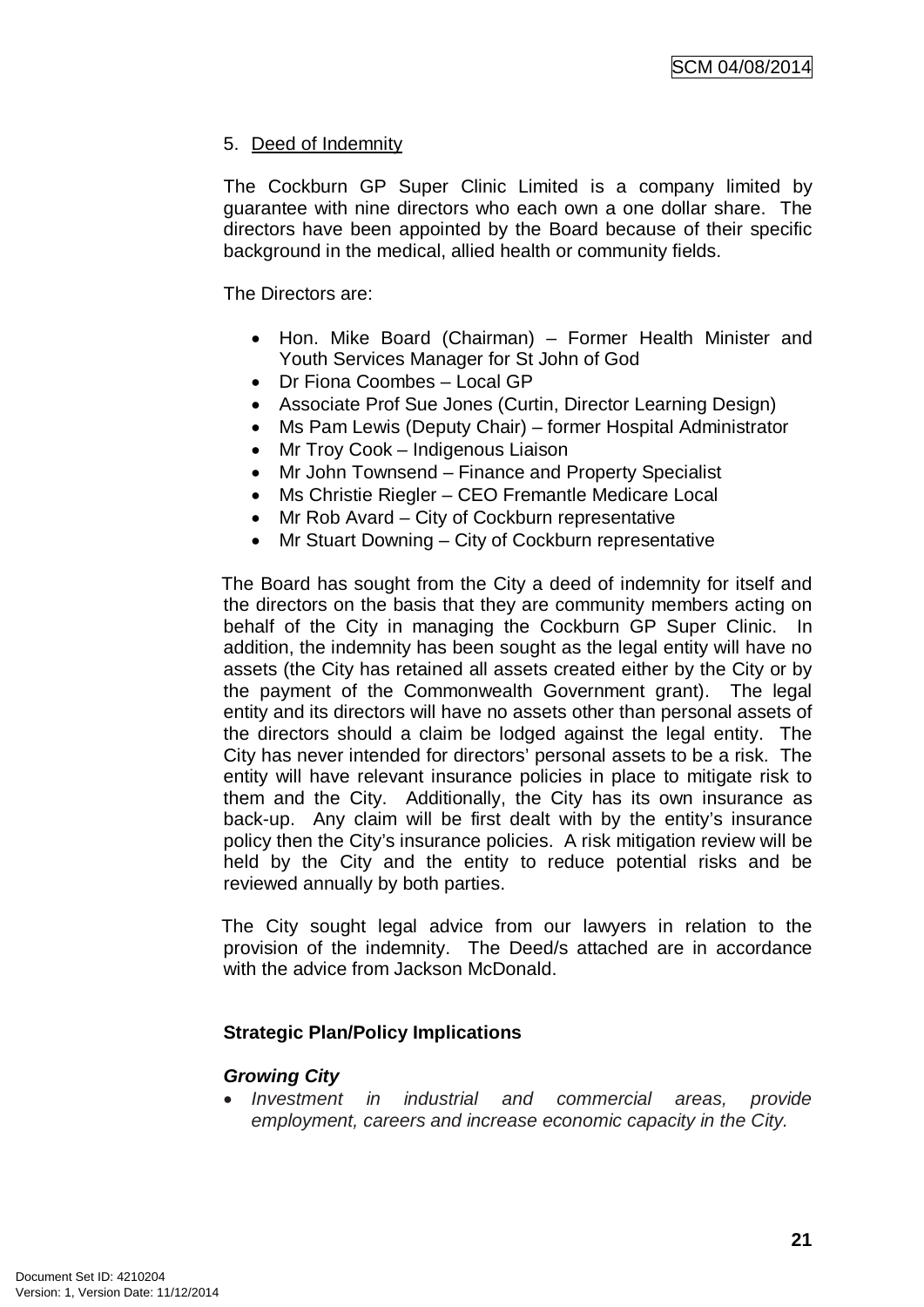#### *Infrastructure*

• *Community facilities that meet the diverse needs of the community now and into the future.*

# *Community & Lifestyle*

- *People of all ages and abilities to have equal access to our facilities and services in our communities.*
- *Promotion of active and healthy communities.*

### *A Prosperous City*

• *Sustainable development that ensures Cockburn Central becomes a Strategic Regional Centre.*

#### **Budget/Financial Implications**

A copy of the GP Super Clinic's draft operating budget 2014/15 – 2018/19 is attached. This notes the progressive income surplus that the Clinic expects to generate over the first five years of operation.

# **Legal Implications**

Extensive advice has been obtained from the City's solicitors. The Chief Executive has dealt directly with this matter, so there would be no conflict of interests with other City employees.

#### **Community Consultation**

N/A

# **Attachment(s)**

- 1. Lease City of Cockburn and Cockburn GP Super Clinic Limited
- 2. Deeds of Indemnity Cockburn GP Super Clinic (Entity and Directors )
- 3. Draft operating budget 2013/14 2018/19

#### **Advice to Proponent(s)/Submissioners**

The directors of the GP Super Clinic have been advised that this matter will be considered at a Special Council Meeting on 4 August 2014.

#### **Implications of Section 3.18(3) Local Government Act, 1995**

The services to be provided by the GP Super Clinic will operate at arms length from the City, so the competition provisions of this section do not apply. The indemnification agreements will ensure that the services and facilities operated by the GP Super Clinic are provided efficiently and effectively.